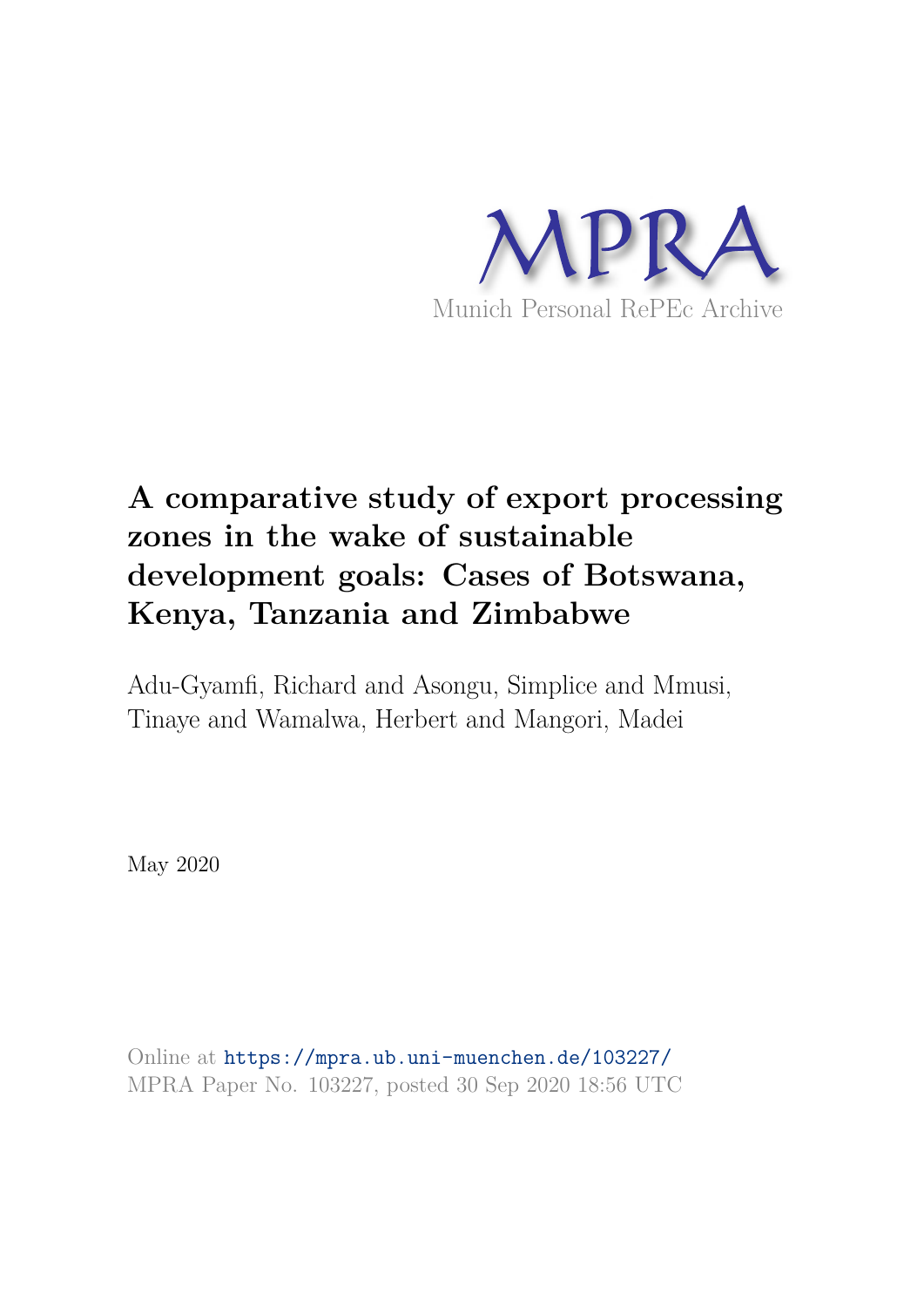# A G D I Working Paper

### WP/20/025

**A comparative study of export processing zones in the wake of sustainable development goals: Cases of Botswana, Kenya, Tanzania and Zimbabwe** <sup>1</sup>

**Richard Adu-Gyamfi, Simplice A. Asongu, Tinaye S. Mmusi, Herbert Wamalwa & Madei Mangori** 

#### **\*Richard Adu-Gyamfi**

International Trade Centre, 54 – 56, Rue de Montbrillant, Geneva, Switzerland. E-mail: [richardadugyamfi@gmail.com](mailto:richardadugyamfi@gmail.com)

**Simplice A. Asongu** African Governance and Development Institute, Yaoundé, Cameroun. E-mail: [asongusimplice@yahoo.com](mailto:asongusimplice@yahoo.com)

#### **Tinaye S. Mmusi**

Gaborone University College of Law and Professional Studies, Botswana; Consortium of Leadership & Gender Experts (PTY) Ltd (CLGE [PTY] Ltd). E-mail: [mmusisonto@gmail.com](mailto:mmusisonto@gmail.com)

#### **Herbert Wamalwa**

University of Nairobi – Institute for Development Studies (IDS), P.O Box 30197 – 00100 GPO Nairobi – Kenya. E-mail: [wnyukuri@gmail.com](mailto:wnyukuri@gmail.com)

## **Madei Mangori**

Organisational Focus Pty Ltd, P.O.Box 80342, Gaborone, Botswana Email: [madeimangori@gmail.com](mailto:madeimangori@gmail.com)

\*Corresponding author: Richard Adu-Gyamfi, [richardadugyamfi@gmail.com](mailto:richardadugyamfi@gmail.com) 

-

<sup>&</sup>lt;sup>1</sup> This working paper also appears in the UNU-WIDER Working Paper Series.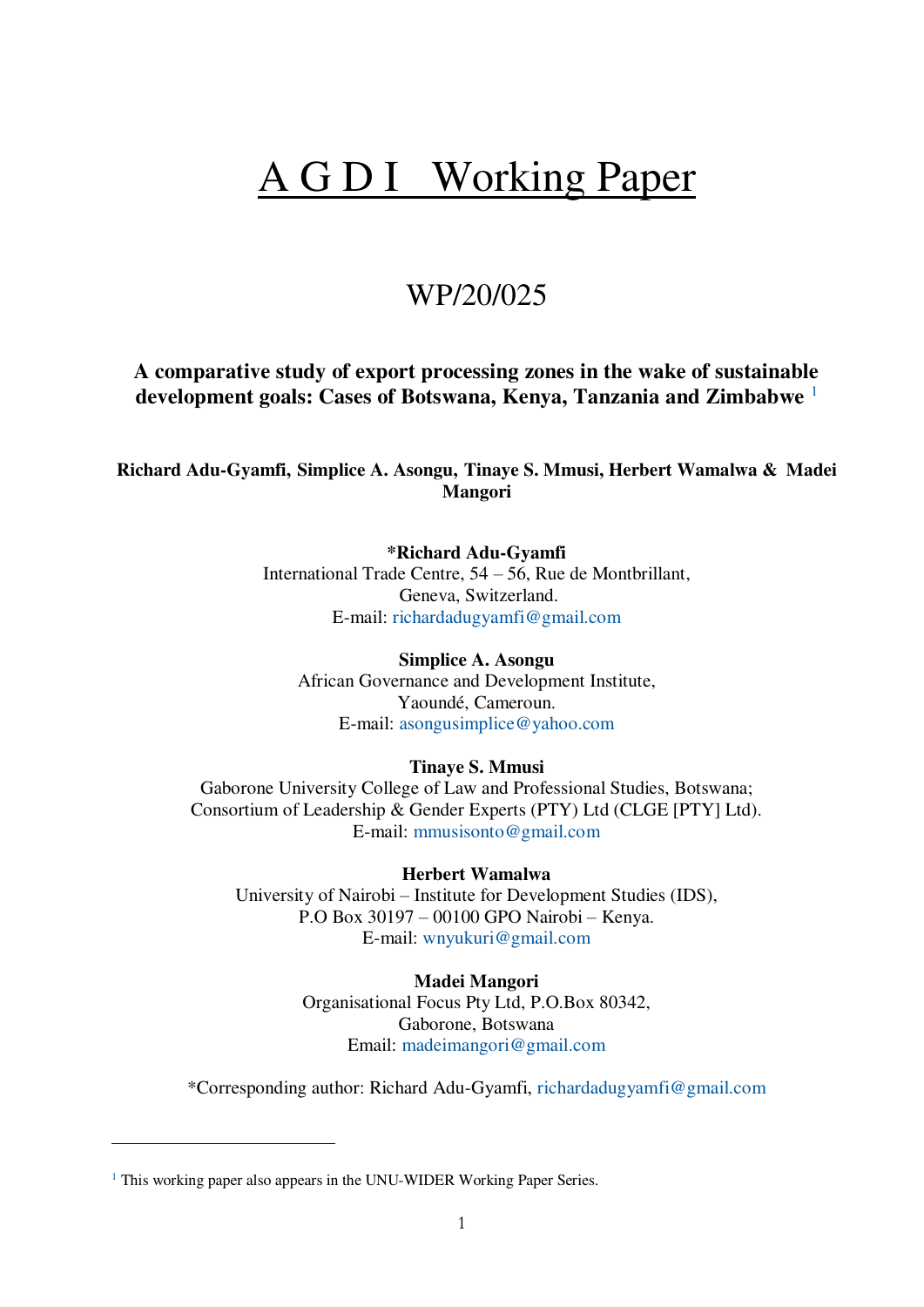Research Department

#### **A comparative study of export processing zones in the wake of sustainable development goals: Cases of Botswana, Kenya, Tanzania and Zimbabwe**

#### **Richard Adu-Gyamfi, Simplice A. Asongu, Tinaye S. Mmusi, Herbert Wamalwa & Madei Mangori**

May 2020

#### **Abstract**

The objective of this research is to assess the extent to which export processing zones in Botswana, Kenya, Tanzania, and Zimbabwe integrate the Sustainable Development Goals in their implementation and operations. We focused on four Sustainable Development Goals—gender equality, decent work, industry, and climate action. We interviewed four zone authorities, one in each country. A total of 12 firms in the agro-processing, textiles and garments, construction, and real estate sectors were also interviewed. All four zone authorities demonstrate a measure of environmental inclusiveness in their zone programmes. We found that firms in Kenya and Zimbabwe have a higher number of male than female employees, while zones in Tanzania employ more women. We propose that to promote sustainable development in these zones, policy action should concentrate on attracting firms that (are willing and able to) align with the particular Sustainable Development Goal that zone programmes are intended to achieve.

*Key words*: export processing zones, sustainable development, Botswana, Kenya, Southern Africa, Tanzania, Zimbabwe

 *JEL classification*: O25, O55, O57, Q01

**Acknowledgements**: We are grateful to Dr John Page for the reviewing the paper and Mr Lubango Stephen Mayenga for assisting in data collection.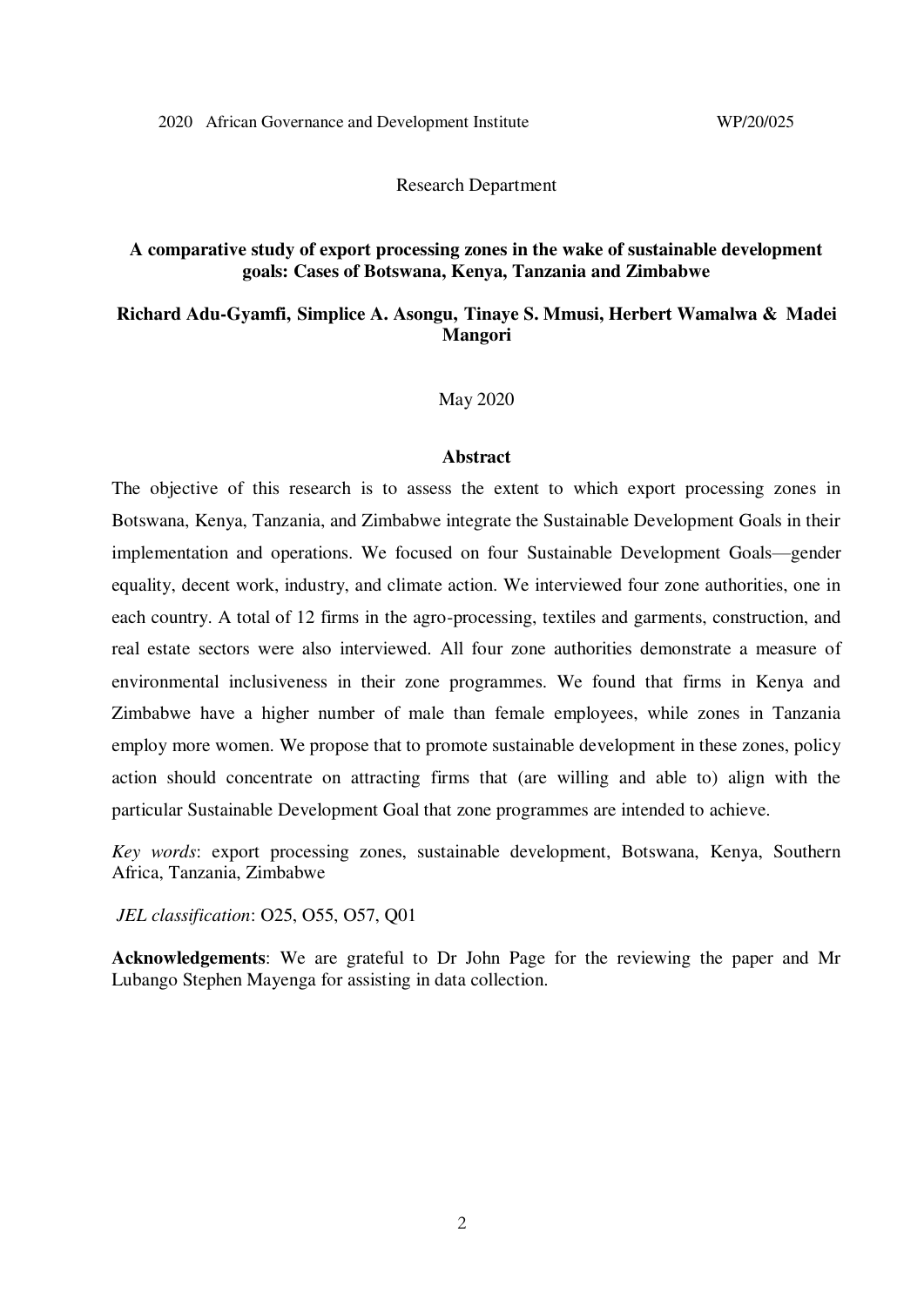#### **1 Introduction**

Export processing zones (EPZs), or variants such as the special economic zones (SEZs), free trade zones (FTZs), and free zones (FZs), have been influential in transforming national economies since the second half of the twentieth century. They are spaces where national laws are suspended in order to favour firms with special incentives to create products and services for the export market (Adu-Gyamfi 2017; Johansson and Nilsson 1997). According to Papadopoulos (1987), such EPZs transformed the Asian Little Dragons—Hong Kong, Taiwan, Singapore, South Korea, and Malaysia—into world economic powerhouses. Similarly, China's success as an economic powerhouse can be attributed to the establishment of EPZs in specific provinces to serve as test laboratories to attract foreign direct investment (Farole 2011; Farole and Akinci 2011). The successful use of EPZs by the Asian bloc caused demonstration effects across the world, prompting many developing countries to adopt this model of development.

While there has been successful use of EPZs among countries in Asia, countries in Africa have failed to reap the associated benefits. EPZs are created, *inter alia*, to attract foreign direct investment (FDI), generate employment and foreign exchange, stimulate exports, transfer technology, and forge linkages with the host economy (Adu-Gyamfi 2017; Farole 2011; Kuada 2005; McIntyre et al. 1996). Yet, with the exception of Mauritius, which rigorously adopted EPZs as part of its development strategy (Baissac 2011; Kinunda-Rutashobya 2003), African countries have not experienced quantum gains from their adoption. For instance, EPZs' share of national FDI in Kenya, Tanzania, and Nigeria has been largely been minimal, amounting to 20 per cent, 18 per cent, and 1 per cent respectively (Farole 2011). And in Liberia, a civil war in the 1990s stalled the EPZ there, preventing it from yielding any positive effect (Adu-Gyamfi 2017; Botchie 1984). Elsewhere, in Senegal EPZs suffered many challenges, including incessant red tape, high minimum employment requirements in the EPZs, rigid labour market regulation, and the low productivity level of EPZ workers (Madani 1999).

Despite these challenges, there has been an exponential increase in the number of EPZs in recent times. By 2006, there were over 3,500 EPZs in 130 economies across the world (SingaBoyenge 2007). This has since shot up to about 5,400 EPZs across 147 economies (UNCTAD 2019). Specifically in Africa, Bräutigam and Xiaoyang (2011) reveal that EPZs are being constructed in Zambia, Mauritius, Egypt, Ethiopia, Nigeria, and Algeria. Indeed, the dynamism with which EPZs are springing up in Africa, despite challenges, is also worthy of mention. In Ghana, for instance, Adu-Gyamfi (2017) gathers that EPZs have been developed into a multi-purpose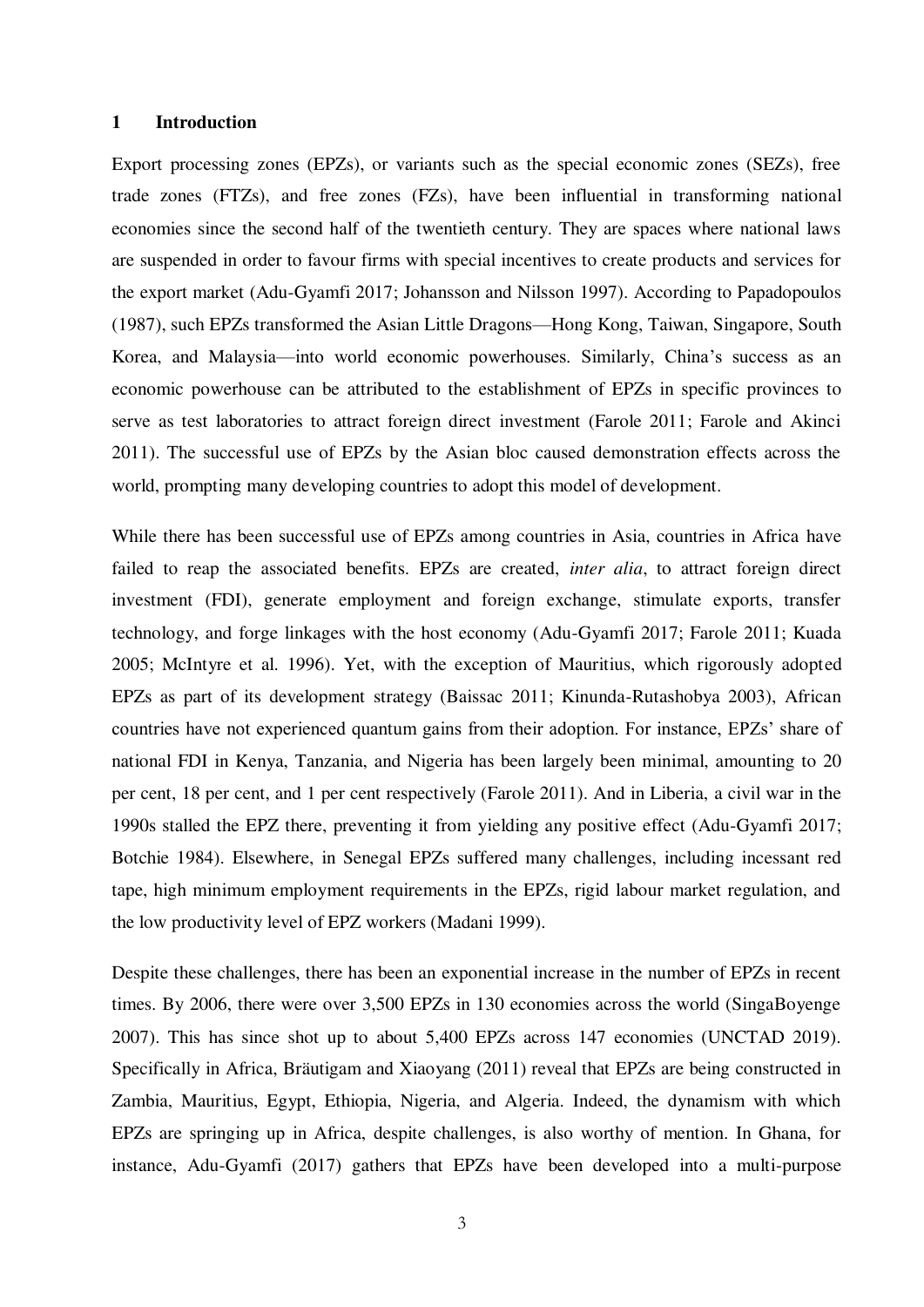industrial park to boost productive capacities. In Ethiopia, some EPZs, such as the Hawassa Eco-Industrial Park, have been designed to promote sustainable development by providing infrastructure that discharges zero-liquid effluence (UNCTAD 2019). These cases reflect the growing importance of EPZs integrating new dynamics of sustainability into their character.

#### **1.1 The research problem**

Economic improvements in Asia provide avenues for 'latecomers' in industry to increase their participation in the global market (Newman et al. 2016a, 2016b). The growing cost of production in China, the evolving domestic demand in Asian economies, and China's growing focus on trade with Africa are opening up considerable opportunities for industrialization in Africa (Asongu 2016; Asongu and Ssozi 2016). Arguably, EPZs have become conduits through which to stimulate this industrialization. Indeed, EPZs have been used to promote labour-intensive industries (Bheenick and Schapiro 1991; Jayanthakumaran 2003; Kaplinsky 1993; Newman and Page 2017). Yet many new EPZs have also attracted industries in the high tech, financial services, or tourism sectors (UNCTAD 2019; ILO 2003). This illustrates the dynamic and adaptive nature of EPZs in responding to changing industrial trends. EPZs offer both fiscal and non-fiscal incentives to attract investment. In most cases, certain laws, particularly those relating to labour and the environment, are relaxed in order to increase the competitive advantage of a country to allow it to attract investment. However, how business is conducted in recent times and in the future is being shaped and will be shaped by the challenges confronting our planet (UNCTAD 2019). EPZs cannot afford to operate based on relaxed laws that have negative implications for sustainable development. In this context, Guruswamy (2018) inquires whether EPZs can advance the Sustainable Development Goals (SDGs). The author finds that green EPZs have been created, solar energy has powered EPZs, sanitation and cleanliness have improved, law and order has been strict, and the overall workplace experience has been improved. Yet it is unclear where these advances have taken place. In effect, there is no clarity as to which EPZ in the developing world integrates SDGs to achieve a better and more sustainable future for all. Thus, the extent to which EPZs align with the SDGs*vis à vis* industrialization in Africa is still a matter to be fully explored.

Given this background, the objective of this research is to assess the extent to which EPZs in Southern Africa integrate SDGs in their implementation and operations.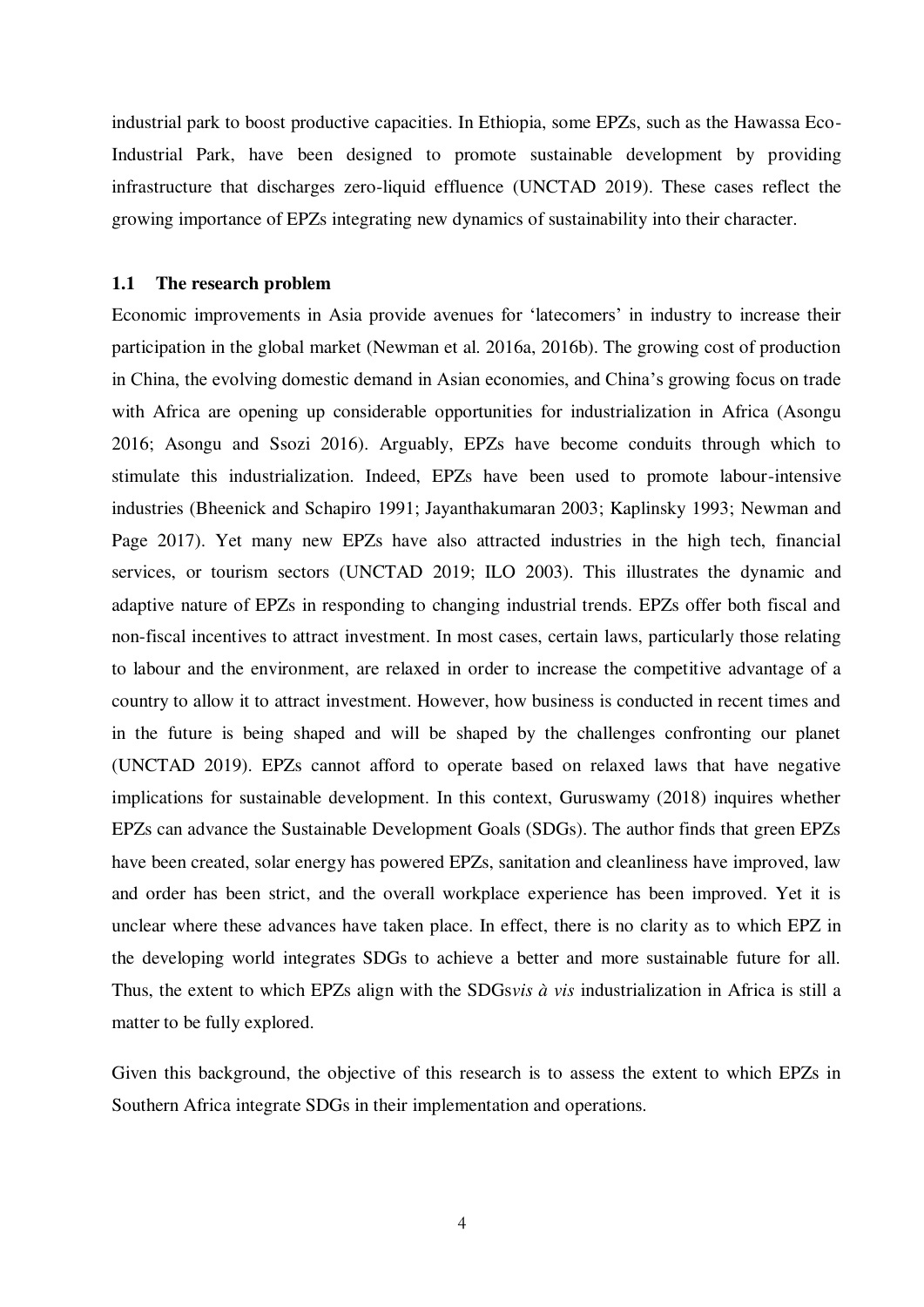#### **1.2 The significance of the research**

This research has relevance for policy. On the one hand, it should facilitate the formation of policies that address the sectors and the associated firms to be attracted into EPZs in Southern Africa. Governments in Southern Africa can use the results of this research to strongly align to or consolidate SDGs in EPZ programmes. On the other hand, the research will assist in identifying strategies to implement and operate effective EPZ models for Southern African countries. Moreover, this research will serve as platform on which other policy-relevant research can be carried out.

#### **2 EPZs in Africa**

Africa is home to over 230 EPZs, which is close to about 5 per cent of the entire number of EPZs in the world (UNCTAD 2019). This is a low percentage: China alone has about 47 per cent of all the zones globally. The relatively low figure can be explained by the late start of EPZ establishment in Africa. The first EPZs in Africa operated in the 1970s, beginning with Liberia, Senegal, and Mauritius. Many other EPZs in Africa were established in the 1990s. Newman and Page (2017) opine that the relatively young EPZs in Africa were often created in response to the US Africa Growth and Opportunities Act and the Multi-Fibre Agreement. By extension, we concur with Adu-Gyamfi (2017) that the young age of EPZs is also in part a result of the economic structural transformations that occurred in the 1980s.

In Africa, Mauritius is considered the most successful country in terms of EPZ implementation. According to Baissac (2011) and Auty (2011), this was achieved through the successful combination of the export-led and import substitution economic development models, where the EPZ formed part of the export-led development model. Mauritius was able to attract investment to the island, which generated technology transfers that ushered the country into the global economy. According to the World Bank's Doing Business Index, Mauritius ranks 20th in the world (World Bank 2019).

The successful case of Mauritius is not reflected broadly across the African continent. According to UNCTAD (2019), there are 61 SEZs in Kenya, 38 in Nigeria, 18 in Ethiopia, 10 in Egypt, and 9 in Cameroon. Yet, as Newman and Page (2017) and Farole (2011) suggest, EPZs in many African countries are struggling. The late start of EPZs in many countries may explain the fact that so far they have not generated wide economic gains. But many EPZs have failed as a result of other factors. Adu-Gyamfi (2017) suggests that the EPZ in Liberia, for instance, could not live up to expectations due to the country's history of civil war in the 1990s. According to Madani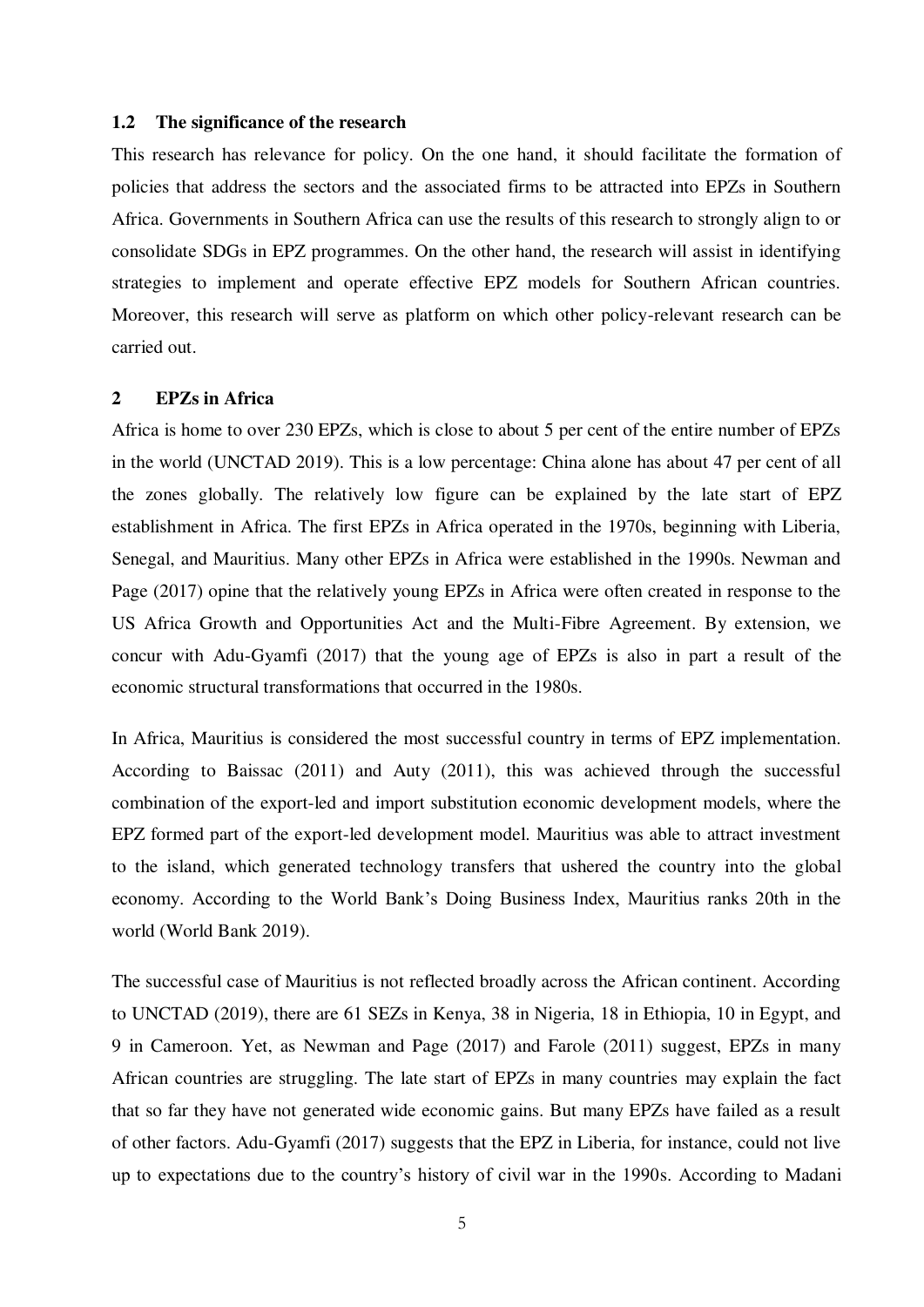(1999), bureaucracy, rigid labour market regulation, and low levels of worker productivity are some of the factors that resulted in the collapse of the zone in Senegal.

A study by Newman and Page (2017) provides a comprehensive view of many EPZs in Africa and their year of establishment. Like many others, EPZs in Africa were established to attract foreign direct investment, create employment, and stimulate exports. With some modifications, these same ambitions and motives for EPZs were identified in this research. According to Marandu and Amanze (2016), an SEZ policy was adopted by the government of Botswana in 2010. This was 'designed to attract world class domestic and foreign investors by offering them developed infrastructure, state of the art technology and economic incentives' (Marandu and Amanze 2016:1). The study by Newman and Page (2017) shows that the EPZ in Kenya was established in 1990. Kinyondo et al (2016) notes that in Tanzania, the EPZ was officially established under the Special Economic Zones Act 2006 (Kinyondo et al. 2016). The objectives were to attract both foreign and local direct investment to generate employment and promote exports. According to Newman and Page (2017), the EPZ in Zimbabwe was established in 1996 but recent changes in zone strategy have created an SEZ which came into existence in 2018. We see that zones are generally not old, and some are barely as old as two years. This reflects the growing importance of zones on the continent.

#### **2.1 Theoretical views of the EPZ**

Aggarwal (2010) identifies various theoretical views that underpin the EPZ. These include the neoclassical, political economic, heterodox, global value chain (GVC), and agglomeration economies views. The neoclassical view is premised on the argument that EPZs are not the first best policy to introduce a country to wider free trade reforms at the developing stage. They serve as conduits to experiment in free trade in secluded parts of a country, before being introduced countrywide. The works of Hamada (1974), Ge (1993), and Spinanger (1984), among others, differ in their conclusions as to whether resources allocated to creating EPZs fulfil the purpose for which they are created. According to the political economic view, governments play only a regulatory role (Baissac 2004), though they can endorse a few members of the capitalist class to access the privileges attributed to regulatory, legal, and administrative incentives (Aggarwal 2010). The heterodox view theorizes from the endogenous, neo-institutionalist, and developmental state perspectives. The endogenous view emphasizes local firms' improvement via EPZs. In connection with this, Johansson and Nilsson (1997) illustrate the role that EPZs play in catalysing export manufacturing via learning by doing. According to Baissac (2004),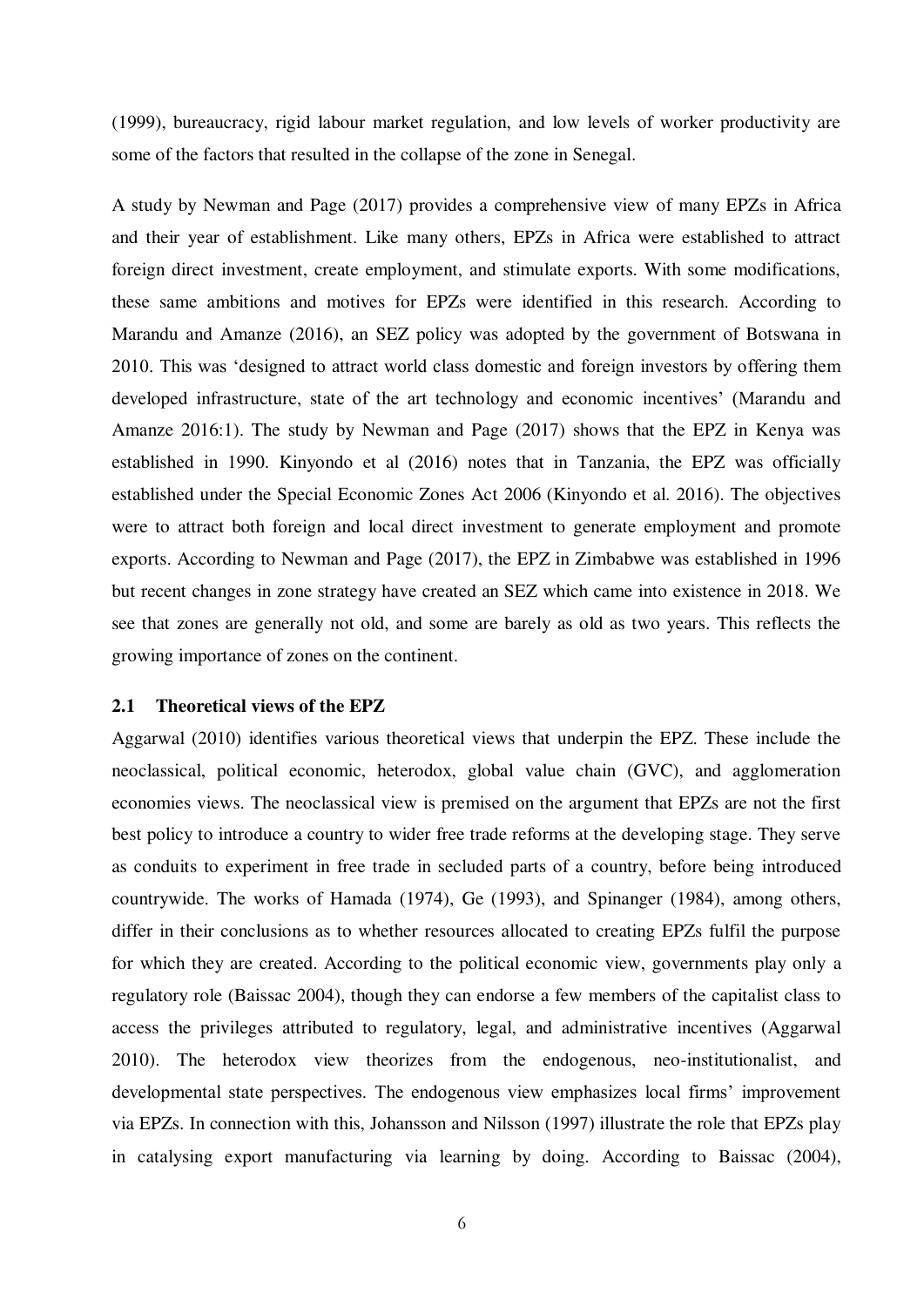institutional arrangements have a more influential impact on the development of a country than do pure market functions. Thus, the neo-institutional view posits that EPZs are an institutional move by a government to facilitate the transfer of technologies and managerial knowledge from foreign to local firms. In relation to this, Altenburg (2000) articulates the neo-institutional view by describing knowledge transfers between foreign and local firms. From a developmental state view, the state initiates EPZs to favour specific industries (Baissac 2004). Empirical evidence from research on EPZs in Ghana shows a strong tendency towards EPZs focusing on agroprocessing industries (Adu-Gyamfi 2017). The GVC view gives preference to the firm, in that EPZs facilitate the insertion into GVCs of developing-country firms which may find it difficult to integrate when only market forces are at play (Aggarwal 2010). Gereffi's (2016) work illustrates the role that FTZs played in catapulting Costa Rica's medical services sector to prominence in global medical services. From the standpoint of agglomeration economies, EPZs are clusters that promote value chains with associated knowledge spillovers, resource sharing, and labour pooling (Aggarwal 2010; Johansson and Quigley 2003; Sokol 2011). This is evidenced by the work of Newman and Page (2017), which gives an overview of SEZs in Africa and the policies recommended to enhance their performance as industrial clusters. The various theoretical views of the EPZ combine to allow us to derive a sustainability view of the EPZ, eliciting a nexus between EPZs and SDGs.

#### **2.2 The nexus between EPZs and SDGs**

Guruswamy (2018) offers insights that reveal the nexus between EPZs and SDGs. According to the author, it is logical to associate EPZs with SDGs because the goals are fundamentally aimed at fighting inequality, ending poverty, tackling injustice, and addressing concerns pertaining to environmental sustainability (Guruswamy 2018). Though not actively framed from an SDG standpoint, the EPZ literature has enhanced our understanding on inequality and injustice (Tejani 2011) and environmental sustainability (Yeo and Akinci 2011). Accordingly, when the formulation and implementation of policies surrounding EPZs are guided by SDGs, such EPZs will be tailored towards providing economic prosperity for all, optimally using the resources of the planet, ensuring decent work for all, and improving living standards (Guruswamy 2018).

Furthermore, Guruswamy (2018) shows that across different parts of the world, there is a broad consensus among experts that EPZs have substantially generated investment, boosted economic activities, promoted infrastructure, improved gender equality, generated jobs, and enhanced human resource development, particularly in low-income and emerging economies. These views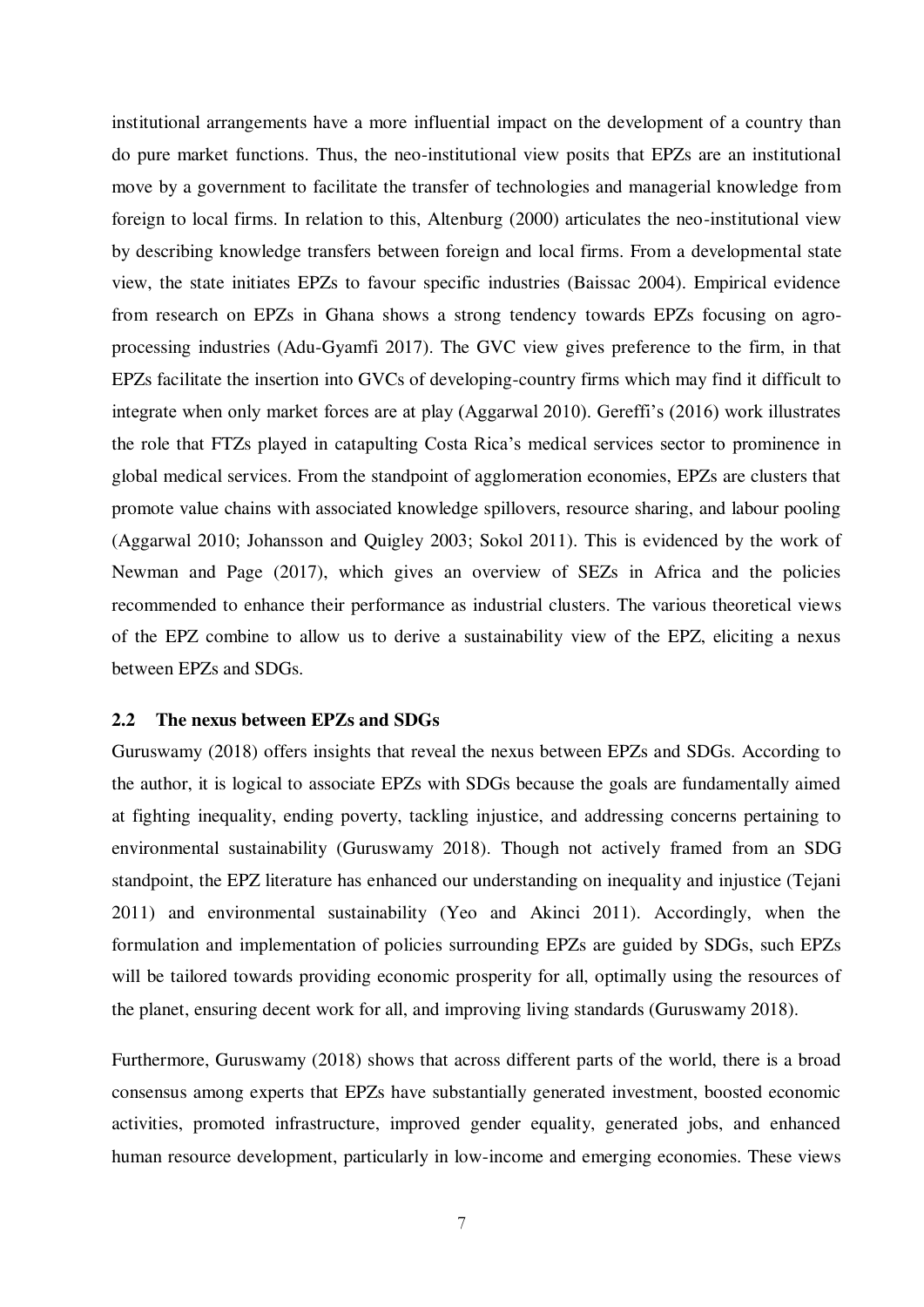have been confirmed by a substantial body of literature supporting the role of EPZs in sustainable development, notably in generating inflows of investment (Darley 2012; Graham 2014), employment opportunities (Ciżkowicz et al. 2017; Newman and Page 2017), industrial production boost, and export-driven economic development (Farole 2011; Johansson and Nilsson 1997; Zeng 2010). In essence, EPZs can provide support for local communities and economies while at the same time enabling countries to leverage global market dynamics within the framework of the SDGs (Guruswamy 2018).

There are 17 SDGs as espoused by the United Nations but, guided by the literature, we focus on the following four: SDG 5 (Gender equality), SDG 8 (Decent work and economic growth), SDG 9 (Industry, innovation and infrastructure), and SDG 13 (Climate action). We contend that these selected SDGs clearly relate to EPZ implementation and operation. SDG 5 has nine targets and aims to 'Achieve gender equality and empower all women and girls'. In this research we focus on the eighth target, 5.C:'*Adopt and strengthen sound policies and enforceable legislation for the promotion of gender equality and the empowerment of all women and girls at all levels*' (UNDP n.d.). Relating this to our research, we want to see how gender equality is being implemented at both the EPZ and the firm level. Specifically, we are interested to know whether there is an interest in(i) increasing or (ii) maintaining the percentage of women employees.

SDG 8 is to 'Promote sustained, inclusive and sustainable economic growth, full and productive employment and decent work for all'. There are 12 targets under this SDG and we focus on target 8.8: '*Protect labour rights and promote safe and secure working environments for all workers, including migrant workers, in particular women migrants, and those in precarious employment*'. For this research we consider only decent work. Specifically, we are concerned with (i) medical service for employees, (ii) the presence of first aid at work, (iii) the availability of protective clothing, (iv) employee training on occupational safety and health, and (v) security checks to ensure the safety of other employees.

According to SDG 9, the world should be able to 'Build resilient infrastructure, promote inclusive and sustainable industrialization and foster innovation'*.* We apply the third of the overall eight targets, 9.3:'*Increase the access of small-scale industrial and other enterprises, in particular in developing countries, to financial services, including affordable credit, and their integration into value chains and markets*'. We concentrate on the linkage between EPZ firms and the host economy. This should guide us to learn how small and medium-sized enterprises are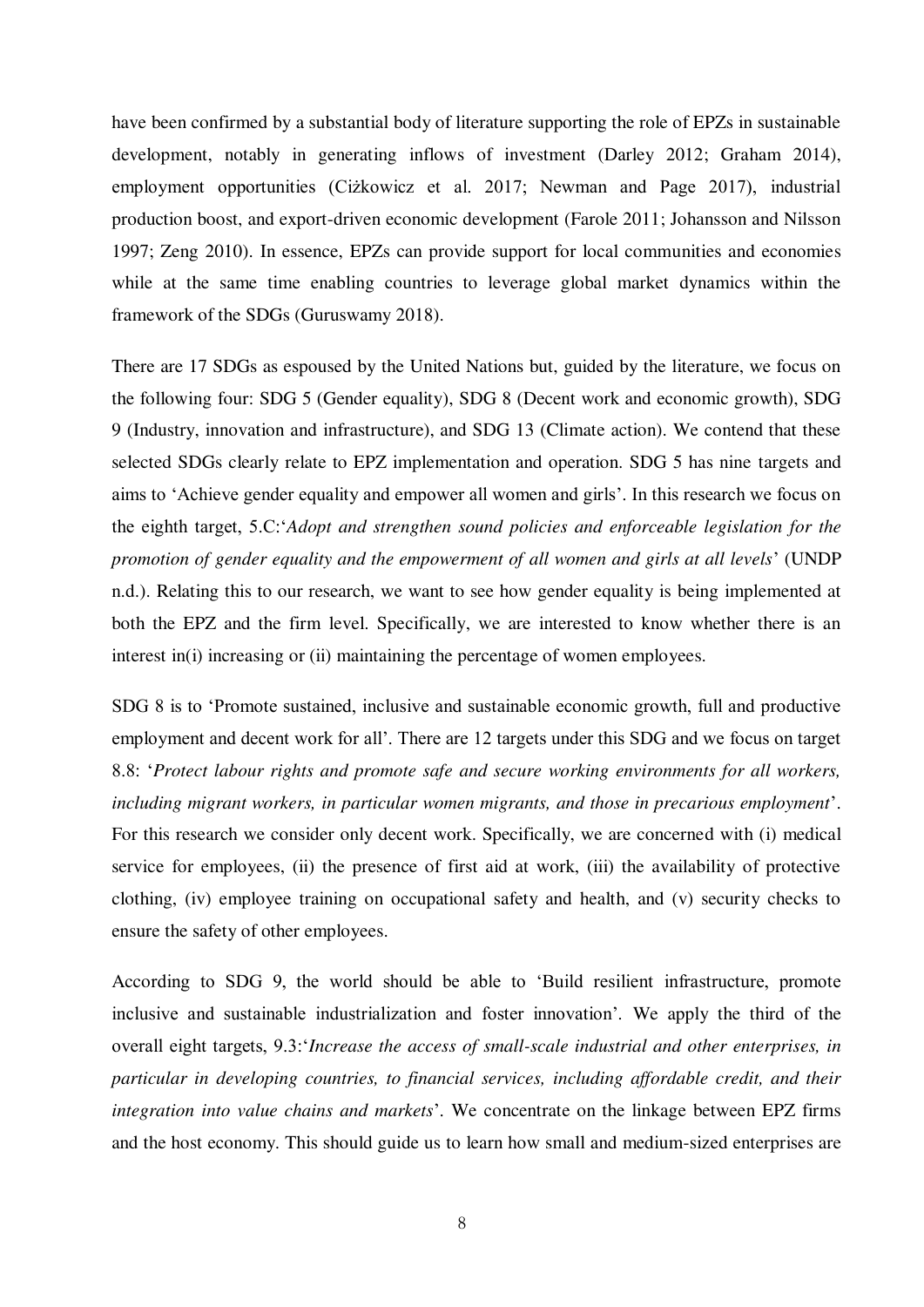integrated into the supply chain of EPZ firms to promote industrialization. In this case, we focus only on industry.

Table 1: Research dimensions and indicators

| 1, Research annicholons and mene<br>Dimension | Indicator                                                                                                           | Targeted respondent     |
|-----------------------------------------------|---------------------------------------------------------------------------------------------------------------------|-------------------------|
| Demographic characteristics                   |                                                                                                                     |                         |
|                                               | Sectors under the EPZ                                                                                               | EPZ authority, EPZ firm |
|                                               | Support scheme under the EPZ                                                                                        | EPZ authority, EPZ firm |
| Sustainable Development Goals                 |                                                                                                                     |                         |
| Gender equality                               | Gender policy                                                                                                       | EPZ authority           |
|                                               | Interest in increasing percentage of<br>women employees<br>Interest in maintaining percentage of<br>women employees | EPZ firm                |
| Decent work                                   | Labour, health and safety policy                                                                                    | EPZ authority,          |
|                                               | Medical service for employees                                                                                       | EPZ firm                |
|                                               | Presence of first aid at work                                                                                       |                         |
|                                               | Availability of protective clothing                                                                                 |                         |
|                                               | Training on occupational safety and<br>health<br>Security checks                                                    |                         |
| Industry                                      | Linkage policy with the host<br>economy                                                                             | EPZ authority           |
|                                               | Supply linkage                                                                                                      | EPZ firm                |
| Climate action                                | Policy on the environment                                                                                           | EPZ authority           |
|                                               | Interest in controlling emissions<br>Effort to reduce waste                                                         | EPZ firm                |
|                                               | Using renewable energy                                                                                              |                         |
|                                               | Recycling                                                                                                           |                         |

Source: authors' compilation.

SDG 13 is to 'Take urgent action to combat climate change and its impacts'. Out of the five main targets, we find the second target 13.2 most relevant to our research: '*Integrate climate change measures into national policies, strategies and planning*'. In this context, we look at the extent to which EPZs identify with the following: (i) interest in controlling emissions, (ii) effort to reduce waste, (iii) renewable energy usage, and (iv) recycling. We argue that the integration of these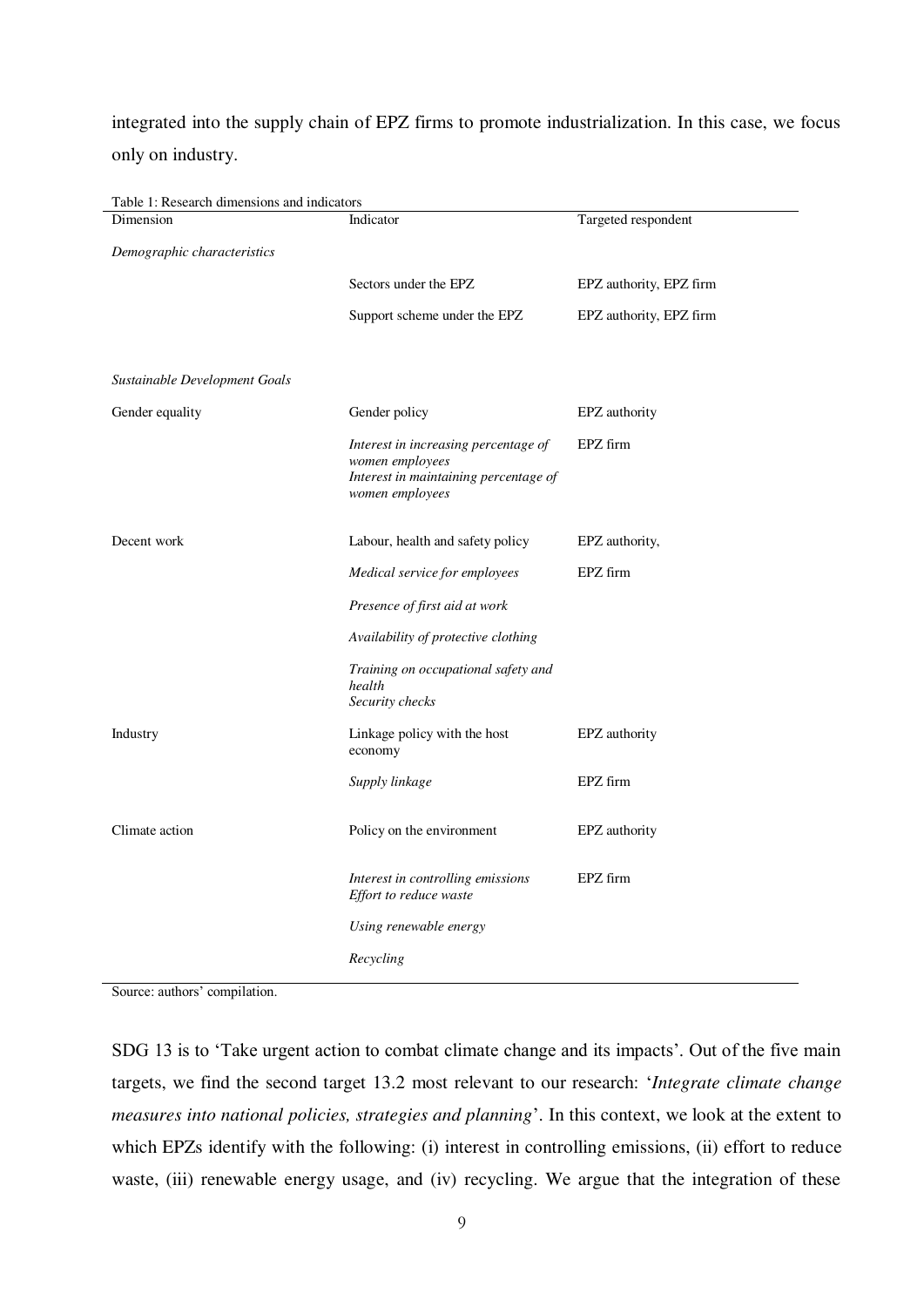efforts should help EPZs and their firms to minimize actions that have negative consequences for the environment and for subsequent changes in climate.

These targets guide our quest to assess the extent to which EPZs in Africa integrate the four SDGs. In particular, the assessment should inform policy directives that will influence the implementation of EPZs and firm operations in Southern Africa. Table 1 summarizes the research dimensions and indicators.

#### **3 Research methodology**

This research is conducted within the framework of the 'Southern Africa—Towards Inclusive Economic Development' programme. In relation to this, the research initially planned data collection for EPZs in Botswana, Lesotho, South Africa, Tanzania, and Zimbabwe. However, it was later found that data collection in Lesotho and South Africa would impede the swift completion of this research due to difficulty in finding responsive contacts in these countries. Following this, the authors included Kenya in an effort to meet the number of initially planned cases studies. Though Kenya is not a member of the Southern Africa Development Community (SADC), it was included for two main reasons. First, Kenya is well versed in the use of EPZs. In comparison with other EPZs in Africa, the Kenyan EPZ has been in existence long enough to provide sufficient information for potential investors from the SADC region. Second, it is part of the East African Community, of which Tanzania is a member as well as being part of SADC. Kenya is also part of the Common Market for Eastern and Southern Africa (COMESA), of which Zimbabwe holds membership as well as being part of SADC. From a regional trade perspective, therefore, it makes sense to include Kenya as a case to be studied in this research. Thus, the countries captured in the study are Botswana, Kenya, Tanzania, and Zimbabwe.

The research employed a qualitative research method for data collection. The instrument for data collection was two different semi-structured questionnaires serving as a guide for face-to-face and telephone interviews. One questionnaire was designed for the EPZ authority and the other for the firms under the EPZ scheme. The former was intended to enable us to understand how the EPZ authorities manage the EPZ under an SDG framework. The latter was to assist us to gather information in relation to the extent to which EPZ firms integrate SDG goals in their daily operations. The face-to-face interviews served as tools with which to acquire reliable data from credible respondents. In most cases, we conducted a follow-up to initial interviews to ensure that data were reliably captured. In cases where an interview was conducted only once, we ensured that the respondent confirmed the responses given as the correct information.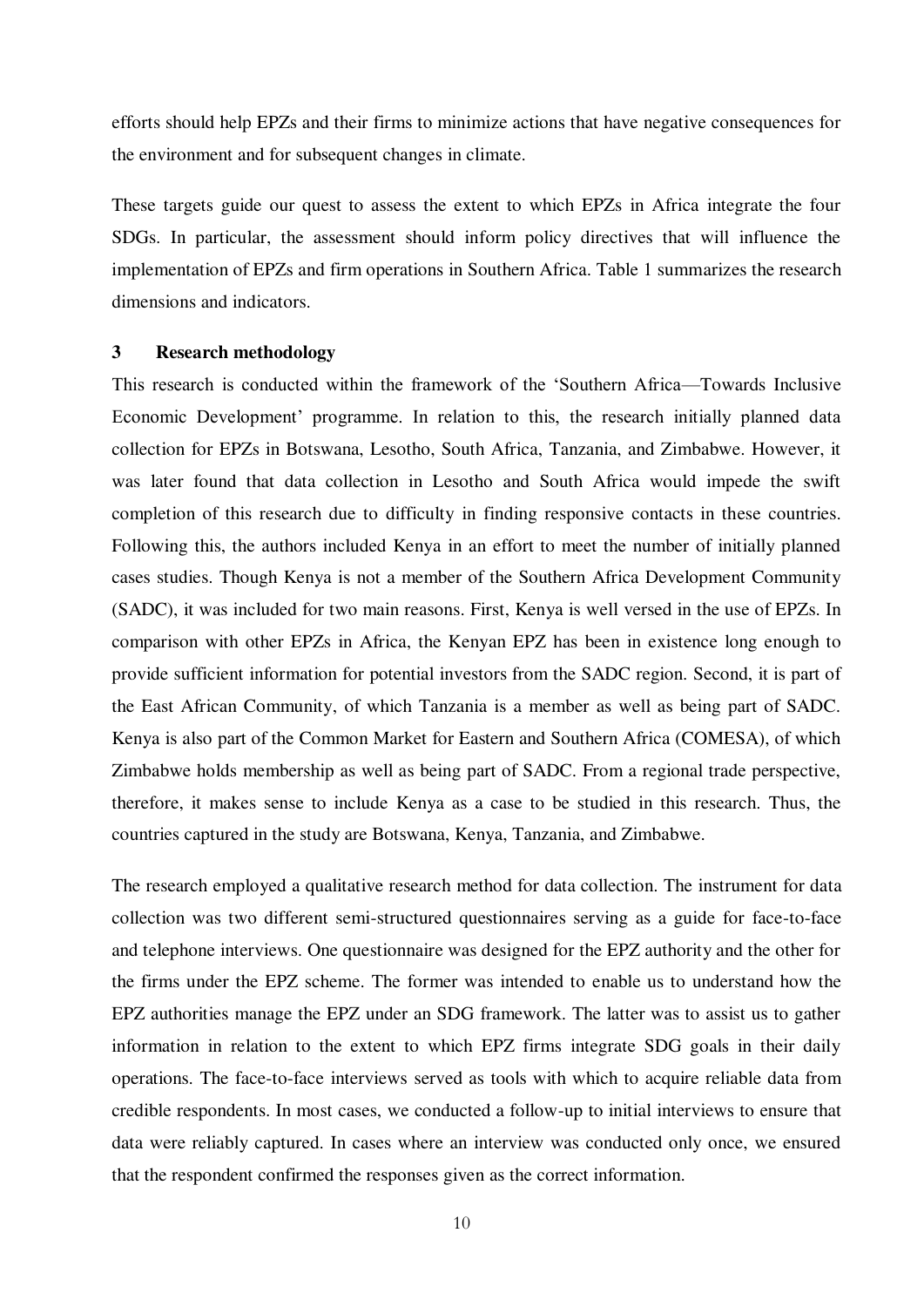We first identified high-level representatives of EPZs in the four countries selected. At the respective EPZs we interviewed the Market Research Executive (Botswana),the Assistant Manager for Planning, Monitoring and Evaluation at the Department of Research Planning and Innovation (Kenya), the Corporation Secretary (Tanzania) and the Technical Head (Zimbabwe). The positions held by those interviewed give a high level of credibility to the information obtained. From a snowballing perspective, they were able to assist in gaining access to representatives of EPZ firms for further interviews. In Botswana, three firms were interviewed. These firms were not directly under the jurisdiction of the Special Economic Zone Authority (SEZA) but rather under the Botswana Innovation Hub, which is a close partner of the SEZA. In Kenya, four firms under the EPZ scheme were interviewed, and in Tanzania three were interviewed. In Zimbabwe, only two firms were interviewed for the research. In line with confidentiality agreements made between the authors and the EPZ firms, we disguise their identity under different names in the research findings. The shortest interview duration was 25 minutes while the longest was 2.5 hours, with an average duration of about one hour and 13 minutes. Data collection began in late November 2019 and ended in late January 2020. We analysed the empirical data by establishing patterns and themes to provide insights on EPZ implementation and firm operations. Quotes from respondents have been used to buttress data authenticity. Table 2 summarizes the interviewed EPZs and firms.

Table 2: Summary of interviewed EPZs and firms

| Country  | EPZ authority | EPZ firm | Total |
|----------|---------------|----------|-------|
| Botswana |               |          | 4     |
| Kenya    |               |          |       |
| Tanzania |               |          |       |
| Zimbabwe |               |          |       |
| Total    |               | 1 ິ      | 16    |

Source: authors' compilation.

#### **3.1 Limitations**

The initially planned model for data collection was a mixed method—combining qualitative and quantitative approaches. For quantitative data, both descriptive (mean and standard deviation) as well as inferential statistics (correlation and regression analysis) were to be employed. This would have helped to gain clarity on which sectors and firms in EPZs are influenced by the SDGs. However, due to delays in accessing research funds we resorted to employing qualitative methods to enable us to gather data on a timely basis.

In Botswana, we were unable to gain direct access to SEZ firms due to a confidentiality agreement signed between the SEZA and its firms. Access to the three firms interviewed was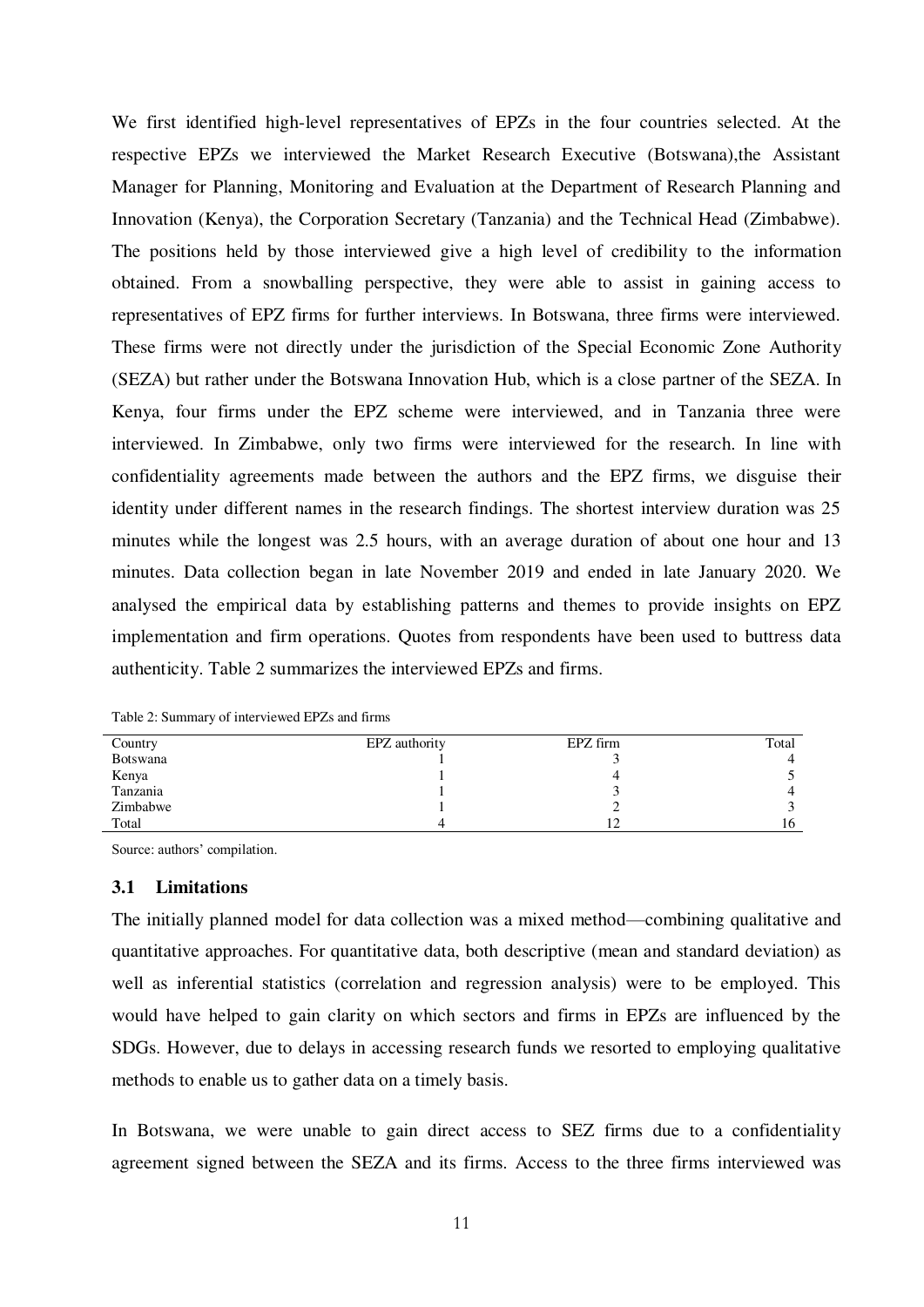obtained through the networking support of the SEZ authority. These firms are generally not export-led. Nevertheless, we include them because we see sustainability as broad enough to affect both EPZ firms and non-EPZ firms that are affiliated to the SEZ. In Kenya, although respondents generally responded to our interview, some firms did not cooperate for fear of being summoned by the Directorate of Criminal Investigation or the Ethics and Anti-Corruption Commission in Kenya to write a statement should this research fall in the public domain. Two interviewees dropped out after long waits and back-and-forth discussion. In one particular instance, the owner of one EPZ firm in Kenya reprimanded the manager for neglecting his managerial role to engage in storytelling. Access to some firms was extremely difficult, as some wanted our interviews to be done strictly by email and it took ages to obtain a reply. Three firms were ready to participate but promised appointments for later dates which never materialized. In Zimbabwe, one firm assured us of its participation, but could not in the end commit to an interview due to busy schedules. Another firm promised to respond to our interview, but all other follow-ups did not result in our being able to arrange it. Many other firms did not respond to our initial call for engagement even after several attempts. These cases notwithstanding, the data obtained are credible enough to enable us to analyse them for the research.

#### **4 Research findings**

#### **4.1 Sectors under the EPZ**

We observe that there are common sectors among the EPZs interviewed(see Table 3). We find that among the four EPZs interviewed, agro-processing is practised in all countries. Financerelated sectors were found in EPZs in Botswana and Zimbabwe. The textiles and garments sector is common in Kenya and Tanzania. We also find that horticulture and pharmaceuticals are common sectors shared by the EPZs in Botswana and Kenya. EPZs in Botswana and Tanzania also allow investment in the engineering sector. We find that EPZs in Botswana accommodate sectors including coal beneficiation, oil and gas, renewable energy, medical devices, electronic equipment, cargo freight and logistics, and aerospace and aviation. EPZs in Kenya also accommodate meat processing and fisheries. EPZs in Zimbabwe also include the tourism sector.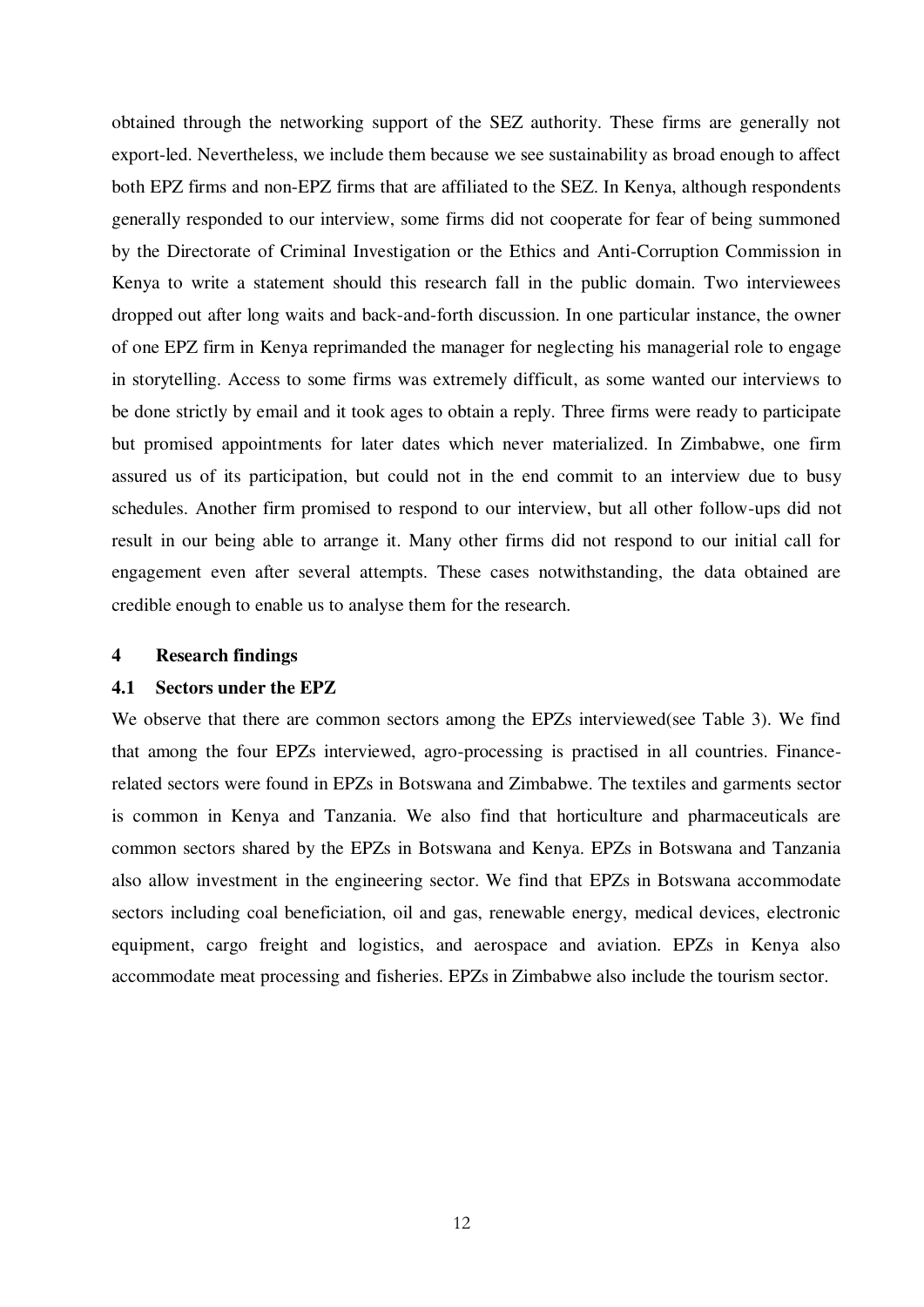| Sector                 | <b>Botswana</b> | Kenya        | Tanzania    | Zimbabwe     | Total          |
|------------------------|-----------------|--------------|-------------|--------------|----------------|
| Agro-processing(cereal | $\mathbf X$     | $\mathbf X$  | X           | X            | 4              |
| and horticulture)      |                 |              |             |              |                |
| Aerospace and aviation | $\mathbf X$     |              |             |              |                |
| Cargo freight and      | $\mathbf X$     |              |             |              |                |
| logistics              |                 |              |             |              |                |
| Coal beneficiation     | $\mathbf X$     |              |             |              | 1              |
| Cotton, textiles, and  |                 | X            | X           |              | $\overline{2}$ |
| apparel                |                 |              |             |              |                |
| Energy (coal           | $\mathbf X$     |              |             |              | 1              |
| beneficiation; oil and |                 |              |             |              |                |
| Gas; renewable Energy) |                 |              |             |              |                |
| Engineering and        | $\mathbf X$     |              |             |              | 1              |
| electronic equipment   |                 |              |             |              |                |
| Food and meat          |                 | $\mathbf{x}$ |             |              | 1              |
| processing             |                 |              |             |              |                |
| Fisheries              |                 | X            |             |              |                |
| Health                 |                 |              |             | $\mathbf X$  |                |
| High technology        |                 |              |             | $\mathbf X$  |                |
| Industrials (heavy and |                 |              |             | $\mathbf{x}$ |                |
| light sector)          |                 |              |             |              |                |
| International finance  | $\mathbf X$     |              |             | $\mathbf x$  | 2              |
| Manufacturing          |                 |              | $\mathbf x$ |              |                |
| Meat and leather       | $\mathbf X$     |              |             |              |                |
| Mineral processing     |                 |              |             | $\mathbf X$  |                |
| Oil and gas            | $\mathbf X$     |              |             |              |                |
| Pharmaceuticals and    | $\mathbf X$     | X            |             |              | $\overline{2}$ |
| medical devices        |                 |              |             |              |                |
| Tourism                |                 |              |             | $\mathbf X$  |                |
| Total                  | 10              | 5            | 3           | 7            | 25             |

Source: authors' compilation.

The composition of various sectors as found in the EPZs suggests that EPZs in Africa are not static, but are dynamic entities responding to changing patterns of competitive sectors in the global economy. Furthermore, it reflects the assumption that 'zones have evolved from initial assembly and simple processing activities to include high tech and science zones, finance zones, logistics centres and even tourist resorts' (ILO 2003: 2). We found that firms in EPZs, and in the case of Botswana the Business Innovation Hub (BIH), operate under these sectors. The sectors shown in Table 3 are based on the information provided by the interviewed representatives of the various EPZs. It is possible that this may not represent the absolute number of sectors. See Table 4 for a complete overview of the type of business activity.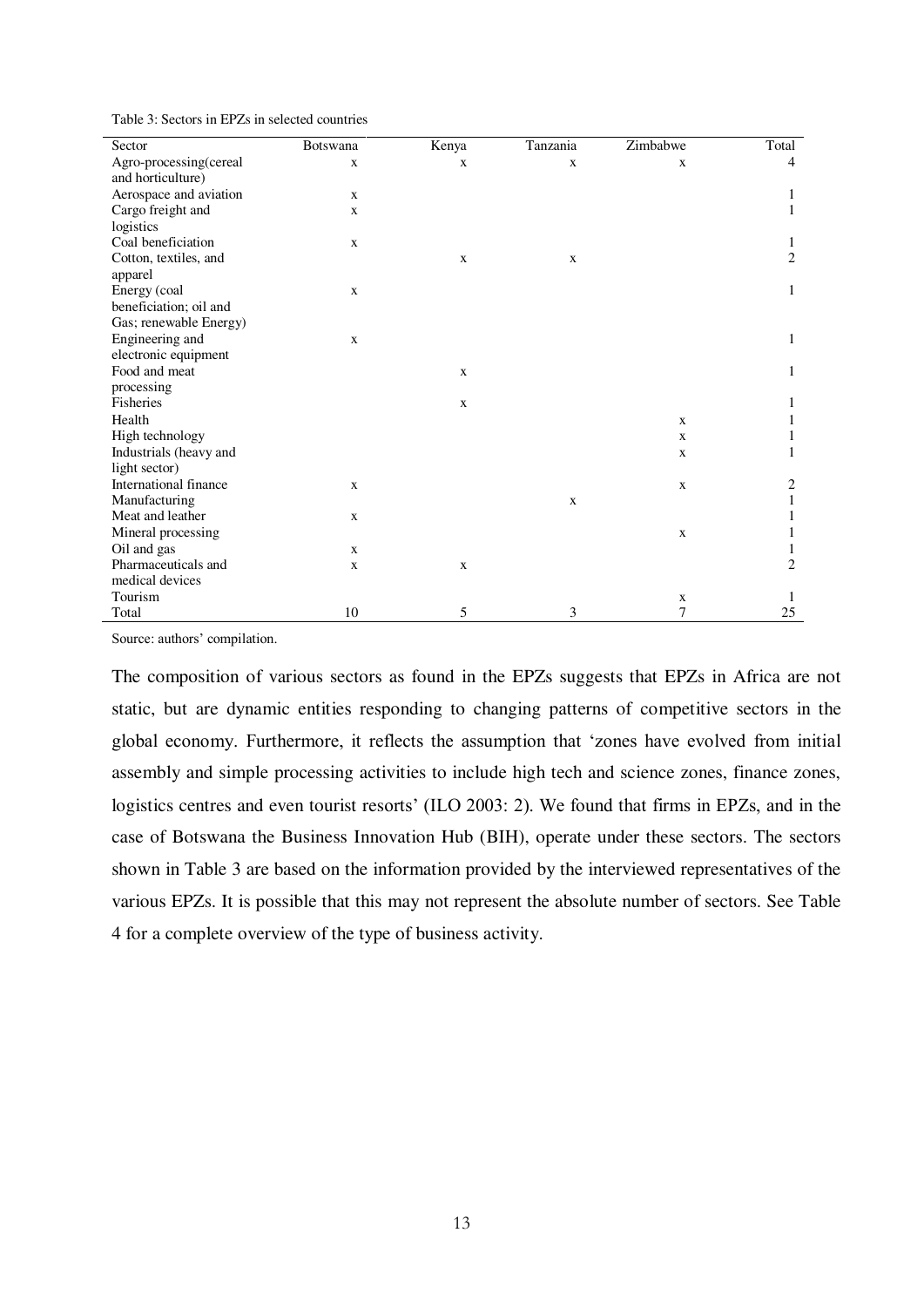Table 4: Characteristics of interviewed firms

|                     | Botswana                      |                                                                |               | Kenya             |                 |                                        |                          | Tanzania |                       |                           | Zimbabwe                 |                                               |  |  |  |
|---------------------|-------------------------------|----------------------------------------------------------------|---------------|-------------------|-----------------|----------------------------------------|--------------------------|----------|-----------------------|---------------------------|--------------------------|-----------------------------------------------|--|--|--|
|                     | Fares                         | Conwama                                                        | Manuf         | <b>NutPro</b>     | Pharma          | Cotepp                                 | Texti                    | Print    | GarPro                | AgriPro                   | FoodPro                  | Infradev                                      |  |  |  |
| Type of<br>business | Farming<br>and real<br>estate | Construction.<br>waste<br>management, an<br>d<br>manufacturing | Manufacturing | NutProcessi<br>ng | Pharmaceuticals | Cotton,t<br>extiles,<br>and<br>apparel | Textiles                 | Printing | Garment<br>production | Agriculture<br>production | Food<br>processing       | Infrastructure<br>and property<br>development |  |  |  |
| Ownership           | Local                         | Local                                                          | Local         | Local             | Local           | Foreign                                | $\overline{\phantom{a}}$ | Foreign  | Foreign               | Foreign                   | Local                    | Local                                         |  |  |  |
| Length of           | 10 years                      | $> 2$ years                                                    | > 4 years     | 4 years           | 2 years         | 19                                     | 10                       | 47       | 11 years              | 32 years                  | 17 years                 | 23 years                                      |  |  |  |
| operation           |                               |                                                                |               |                   |                 | years                                  | years                    | years    |                       |                           |                          |                                               |  |  |  |
| Year of             | Award                         | Award                                                          | Award         | 2016              | 2018            | 2004                                   | 2015                     | 2014     | 2010                  | 2018                      | 2019                     | 2019                                          |  |  |  |
| entry into          | from BIH                      | fromBIH in                                                     | fromBIH in    |                   |                 |                                        |                          |          |                       |                           |                          |                                               |  |  |  |
| EPZ                 | in 2019                       | 2018                                                           | 2018          |                   |                 |                                        |                          |          |                       |                           |                          |                                               |  |  |  |
| Total               | 6                             | 5                                                              | 10            | 100               | $70\,$          | 1,845                                  | 43                       | 95       | 2,400                 | 565                       | 438                      | 15                                            |  |  |  |
| number of           |                               |                                                                |               |                   |                 |                                        |                          |          |                       |                           |                          |                                               |  |  |  |
| workers             |                               |                                                                |               |                   |                 |                                        |                          |          |                       |                           |                          |                                               |  |  |  |
| Local               | 6                             | 5                                                              | 10            | 100               | 70              | 1,840                                  | 40                       |          | 2,386                 | 506                       | $\overline{\phantom{a}}$ | $\overline{\phantom{0}}$                      |  |  |  |
| workers             |                               |                                                                |               |                   |                 |                                        |                          |          |                       |                           |                          |                                               |  |  |  |

Source: authors' compilation based on field research.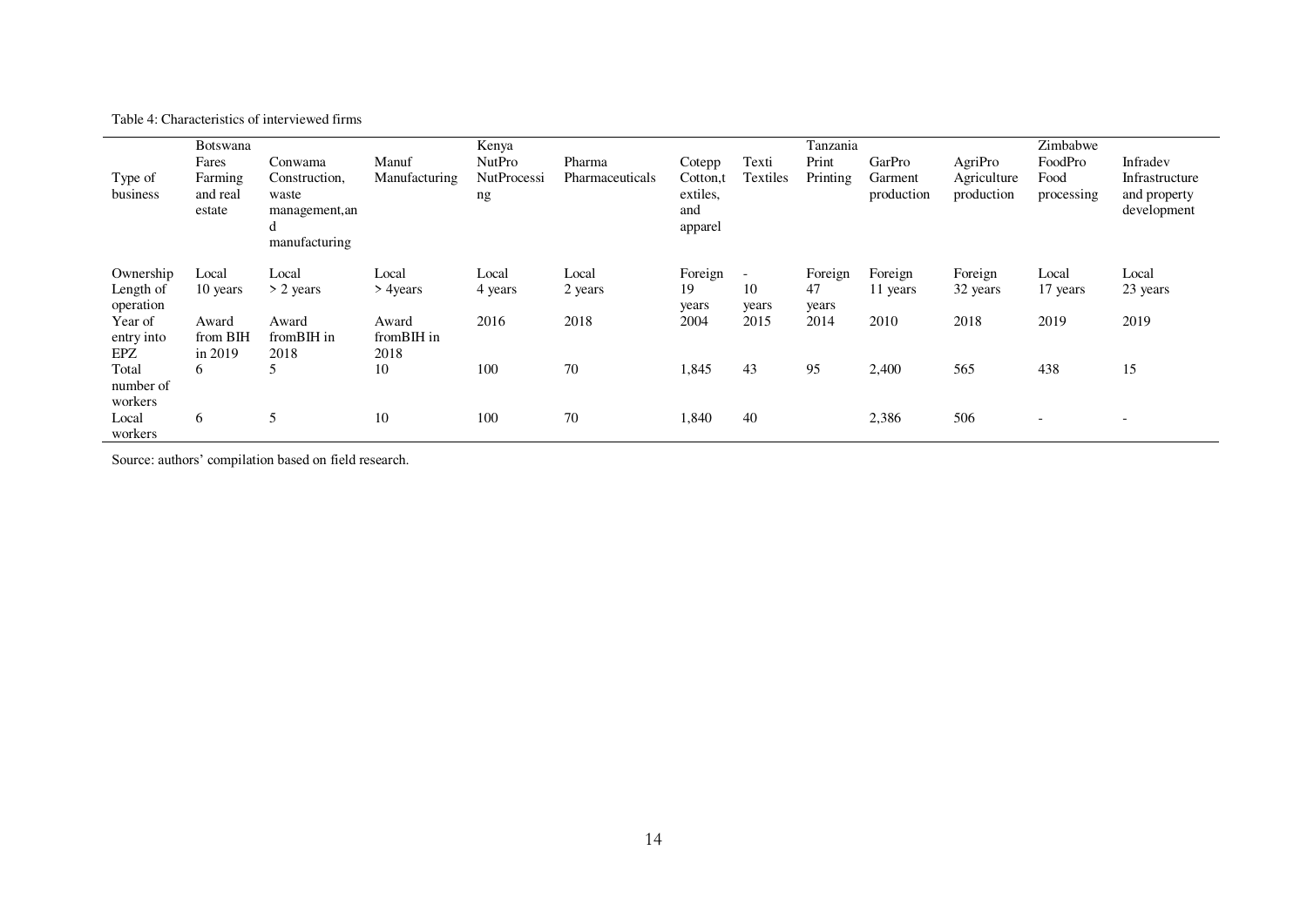#### **4.2 Support schemes**

We also find a recurring theme of fiscal and non-financial incentives being offered by all four EPZ authorities interviewed, but each individual EPZ offers a competitive advantage to attract investors. Taking each case one by one, we find that Zimbabwe has much more favourable tax incentives. The interview revealed the following:

We have a regime for tax concessions whereby corporate tax is zero for the first five years and 15 per cent thereafter. We also offer duty exemptions for raw material, capital equipment, and goods coming into the country. Foreign investors can repatriate 100 per cent of their profit back home. (Technical Head, ZIMSEZA, Zimbabwe)

The firms FoodPro and Infradev, operating under the EPZ in Zimbabwe, confirmed that tax incentives are enshrined in the SEZ Act but are yet to fully materialize. FoodPro brings this out clearly:

We are still using the benefits which are in the SEZ Act. You do not need a licence to import or export something. You also do not pay income tax for the next five years. You also are approved to receive or sell forex to any company which is not in the special economic zone and also you get rebates for all your imports. Even those ones which I have given you we have not yet started enjoying them because the people who work within the various government departments do not know how those benefits should be operated. At times we also try to seek clarity from their bosses who are also new. We are all learning the whole thing and in trying to get the benefits it is taking a little bit of time. (FoodPro, Zimbabwe)

Despite being new, the generous incentives offered by the SEZ in Zimbabwe remain a source of debate as to whether such tax incentives ultimately generate revenue for the host economy. This notwithstanding, we deduce, based on the interviews conducted, that the SEZA in Botswana has a competitive advantage in providing non-fiscal incentives relating to business facilitation. According to the Market Research Executive, the SEZA facilitates services for investment attraction by assisting firms to acquire a business licence; open a business bank account; register the company; obtain tax IDs and work and residence permits; follow up on investor requests and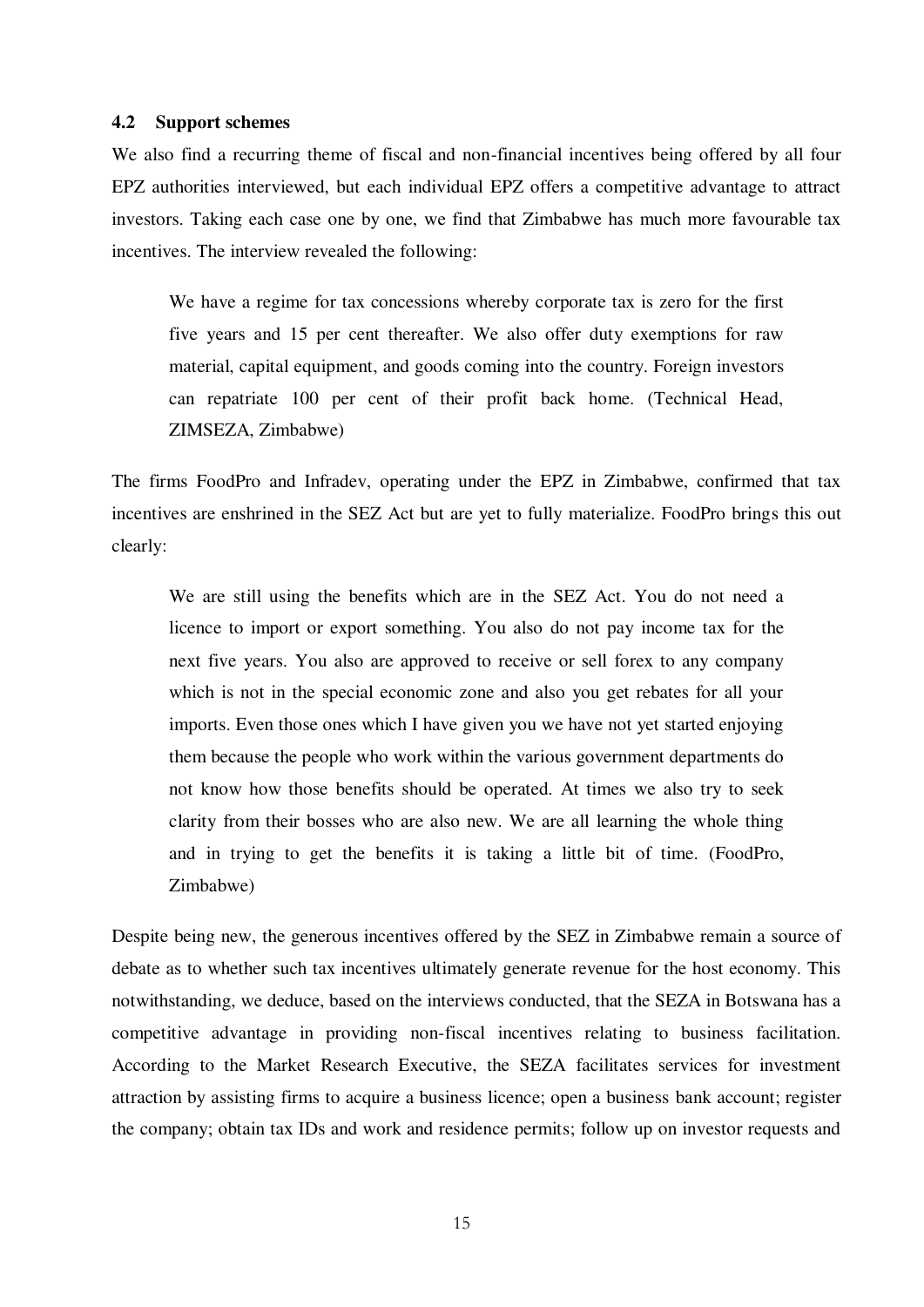provide feedback; and coordinate with relevant government ministries and departments to ensure action and consumer satisfaction.

The responses from firms in Botswana (Fares, Conwama, and Manuf) do not directly reflect the incentives provided by the SEZA in Botswana but reveal the indirect support provided. In one relevant case:

The company receives no direct benefits from the SEZA as an individual entity. However, the Authority supports the Sandveld Farmers by contributing towards the development of infrastructure to improve ease of doing business to promote the beef industry in support of the Leather Park—a Special Economic Activity. We shall benefit from such development when it materializes. (Fares, Botswana)

Kenya has a good infrastructural base on which to attract investors. It manifests in access to fast internet, electricity, water, and factory buildings. A description given in interview is provided below:

The Kenya Power and Lighting Company (KLPC) provides zone electricity to the EPZ. The company has upgraded the power stations and now has three phase transformers. Hence they are able to run heavy machinery used in production. There is constant water supply by Kajiado County government. The EPZ acts as the treatment plant for the supply of clean water for commercial use by EPZ firms. We have constructed standard factory setup buildings for lease by companies' attracted by the EPZ authority. (Assistant Manager, Planning, Monitoring and Evaluation, Department of Research Planning and Innovation, EPZA, Kenya)

All four firms in Kenya (NutPro, Pharma, Cotepp, and Texti) confirmed this infrastructural strength of the Kenyan EPZs. They all reiterated the availability of electric power from KLPC and water from Nairobi Water Company. Again, all firms confirmed the purchase of internet service from different internet service providers, as the EPZAs do not provide internet themselves. Texti provided a background to this:

The EPZA has allowed pre-installation of internet. For example, a company called ACCESS Kenya provides internet services. Individual firms request installation at an affordable fee. (Texti, Kenya)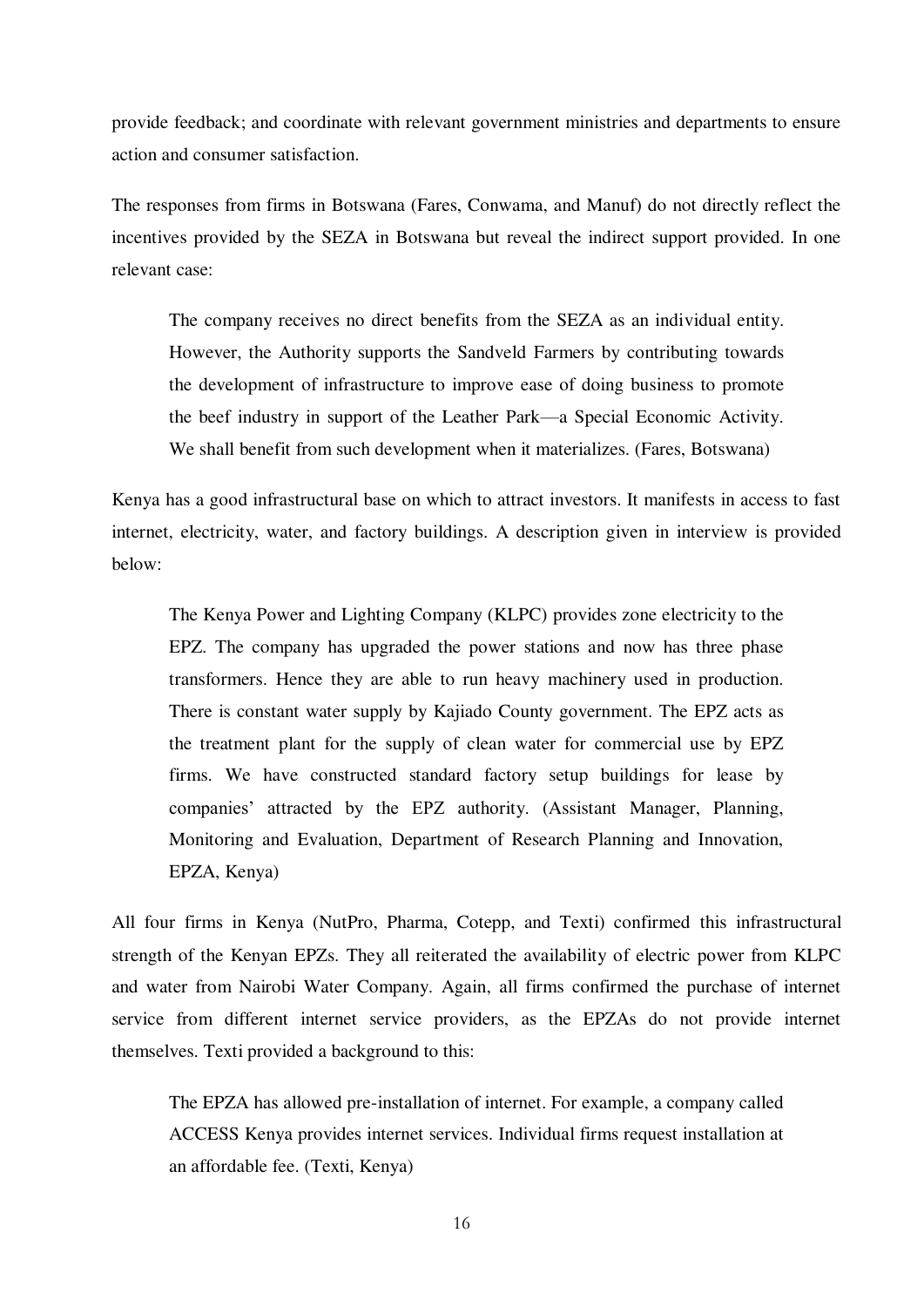In the case of Tanzania, the competitive advantage is also found in the zone's ability to provide a complete infrastructure and further allows investors the flexibility to build their own factories despite pre-installed infrastructural buildings. According to the Corporation Secretary:

The Benjamin William Mkapa (BWM) SEZ is complete with everything. We have internet, electricity and water supply. Some investors are given factory building and others are only given the land to build their own, this depends on the type of business and specifications of the buildings. Others build their own factory buildings. (Corporation Secretary, BWM SEZ)

A response by GarPro in Tanzania also confirmed the flexibility offered by Tanzanian EPZ:

Without the EPZ it could be very expensive to invest, [and] perhaps there would be no GarPro in here. It is the EPZ that made it possible for us to be. The EPZ has done everything; giving licences and lands to build factories. (GarPro, Tanzania)

#### **4.3 Integrating the Sustainable Development Goals**

#### *Gender equality*

We see a clearer agenda to promote gender equality on the part of the EPZA in Kenya than in the rest of the four EPZs. At the level of the EPZ, we also found that the percentage of men and women is highly disproportionate. As shown in Table 5, men constitute 70 per cent of employees in EPZs in Kenya and 75 per cent in Zimbabwe. Conversely, women constitute about 70 per cent of employees in the EPZs in Tanzania. No data were provided by the EPZ authority in Botswana. Table 5 shows that there are generally more men at the individual firm level, though the difference between the numbers of female and male employees is not great. Out of the 12 firms, six firms (50 per cent) draw attention to the fact that women constitute the higher proportion of employees. Two of these firms are in each of Botswana, Kenya, and Tanzania. One firm from Zimbabwe showed interest in increasing its percentage of women employees. This is evident in the text below:

We are one of those companies who employ a low percentage of women. Therefore, we are trying to balance the gender. (FoodPro, Zimbabwe)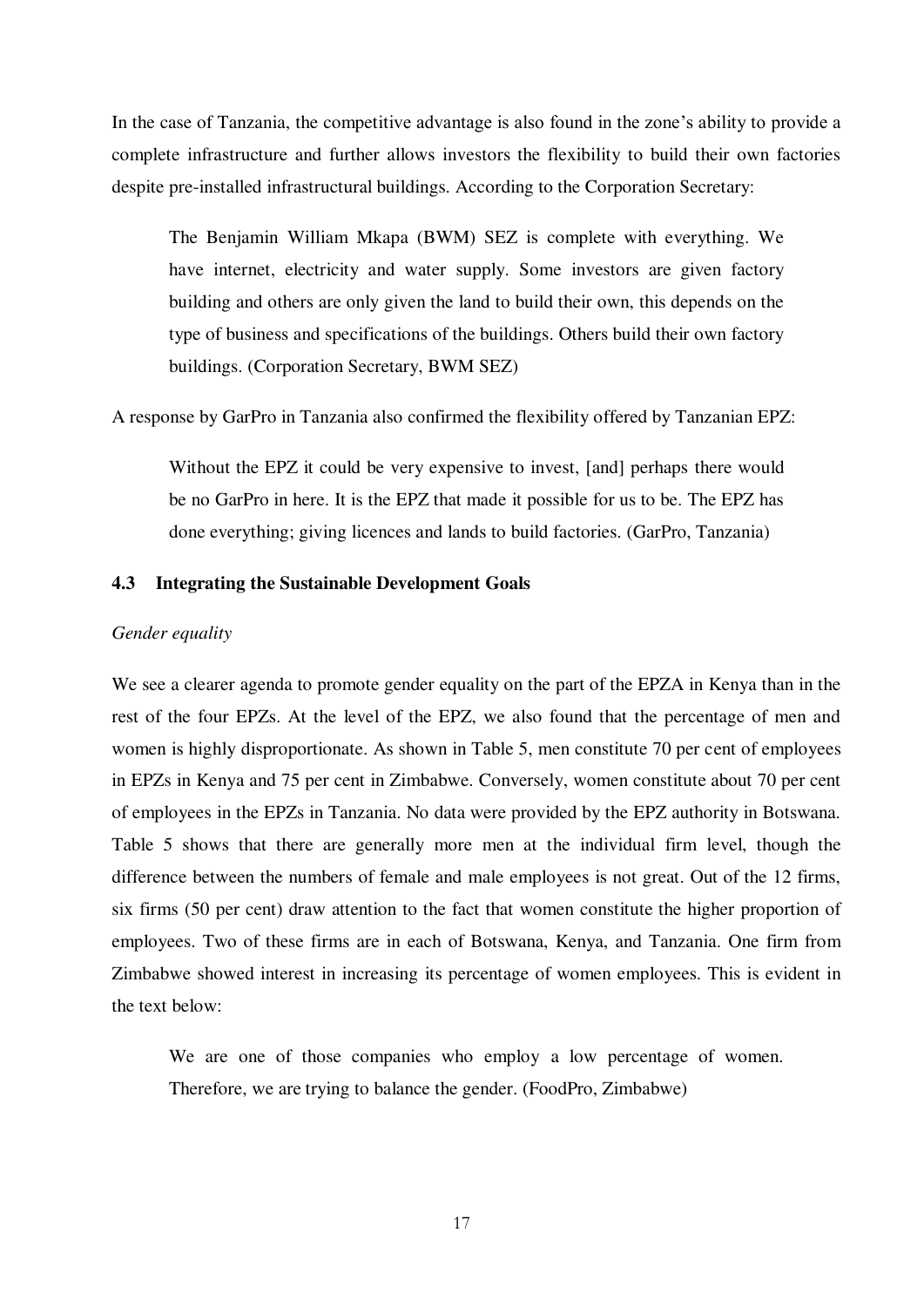| Table 5: Commitment to gender equality |  |  |  |
|----------------------------------------|--|--|--|
|----------------------------------------|--|--|--|

|                                                                   | Botswana                 |    |         |                |             |        | Kenya         |        |             |        |             |        |              |       | Tanzania |       |        |        |         |        |              | Zimbabwe |          |        |         |  |
|-------------------------------------------------------------------|--------------------------|----|---------|----------------|-------------|--------|---------------|--------|-------------|--------|-------------|--------|--------------|-------|----------|-------|--------|--------|---------|--------|--------------|----------|----------|--------|---------|--|
| Indicators                                                        | Fares                    |    | Conwama |                | Manuf       |        | <b>NutPro</b> |        |             | Pharma |             | Cotepp |              | Texti |          | Print |        | GarPro | AgroPro |        | FoodPro      |          | Infradev |        | Average |  |
| % female<br>workers                                               | $\overline{\phantom{a}}$ |    | 60%     |                | 70%         |        | 25%           |        | $40\%$      |        | $65\%$      |        | $65\%$       |       | 60%      |       | $23\%$ |        | $60\%$  |        | 28%          |          | 45%      |        | 44.25%  |  |
| $%$ male<br>workers                                               | $40\%$<br>$100\%$        |    |         | $30\%$         |             | $75\%$ |               | $60\%$ |             | $35\%$ |             |        | $35\%$       |       | $40\%$   |       | $77\%$ |        |         | $72\%$ |              | 55%      |          | 55.75% |         |  |
|                                                                   | Yes                      | No | Yes     | N <sub>0</sub> | Yes         | No     | Yes           | No     | Yes         | No     | Yes         | No     | Yes          | No    | Yes      | No    | Yes    | No     | Yes     | No     | Yes          | No       | Yes      | No     | Total   |  |
| Interest in<br>increasing<br>percentage of<br>women<br>employees  |                          |    |         |                |             |        |               |        |             |        |             |        |              |       |          |       |        |        |         |        | $\mathbf x$  |          |          |        |         |  |
| Interest in<br>maintaining<br>percentage of<br>women<br>employees |                          |    |         |                | $\mathbf X$ |        | $\mathbf X$   |        | $\mathbf X$ |        | $\mathbf X$ |        | $\mathbf X$  |       |          |       |        |        |         |        |              |          |          |        | 6       |  |
| Interest in<br>increasing<br>gender<br>diversity                  |                          |    |         |                |             |        |               |        |             |        |             |        |              |       |          |       |        |        |         |        |              |          |          |        |         |  |
| Total                                                             |                          |    |         |                | 1           |        |               |        | 1           |        |             |        | $\mathbf{1}$ |       |          |       |        |        |         |        | $\mathbf{1}$ |          |          |        | 7       |  |

Source: authors' compilation based on field research.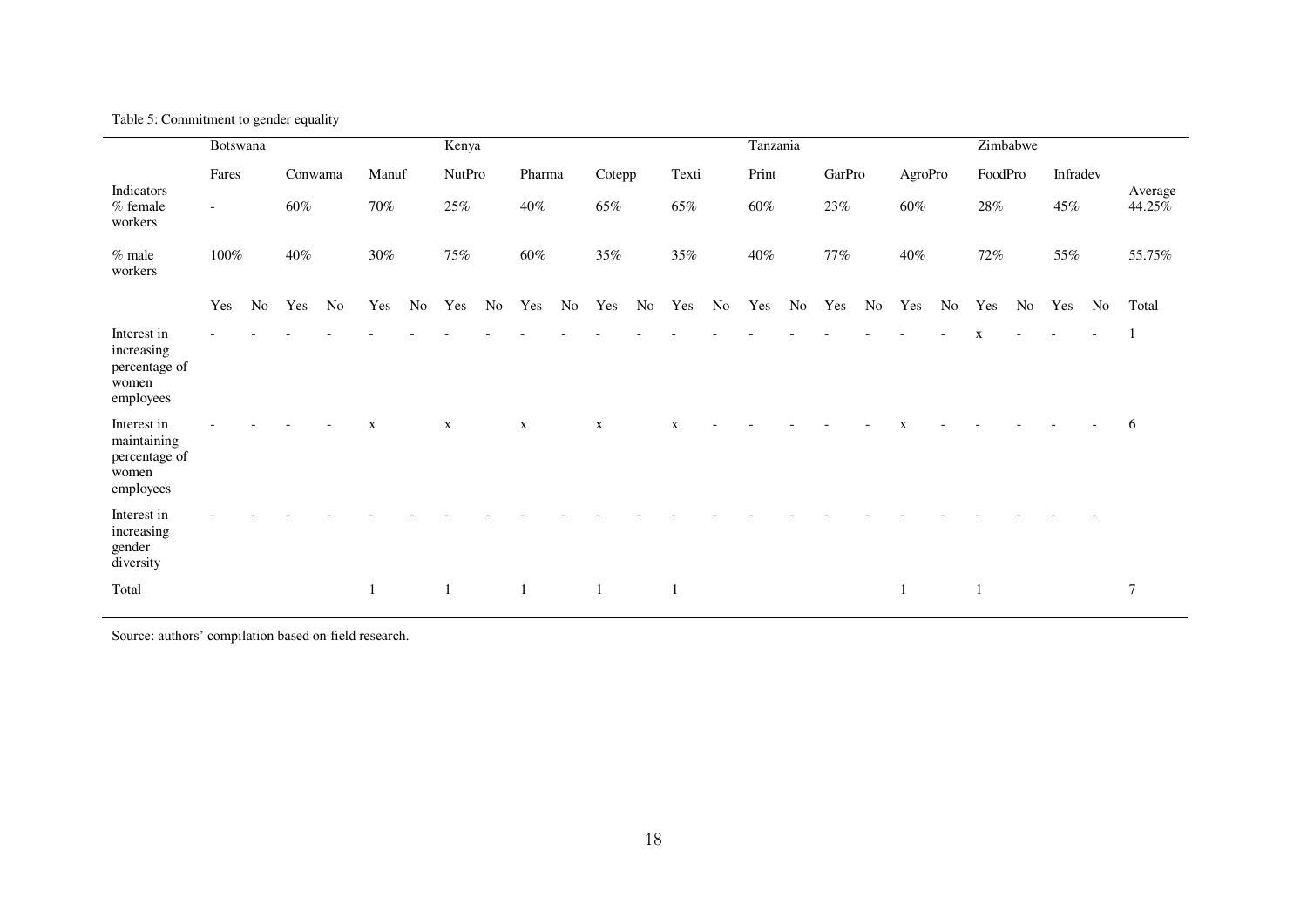Six firms (50 per cent) sought to maintain the status quo per the percentage of the women employees. We provide below one response providing evidence of this:

We have 65 per cent women and 35 per cent men. We maintain a high percentage of women because our company targets women empowerment agencies as our main clients, hence they would like to see high percentage of women engaged in production. (Texti, Kenya)

Despite this, we found that some firms neither show commitment to increasing nor maintain the number of women employees. The responses below confirm this:

Gender is well observed in spite of our many jobs which can be done by females but we have what belongs to male. (Print, Tanzania)

Gender balance is compromised by nature of work due to labour intensive nature of work and inherent hazards such as the presence of wild animals—no females are employed but they are present on farms belonging to families. (Fares, Botswana)

Other firms also do not place much emphasis on gender but remain neutral, with no aim of maintaining the status quo. One EPZ firm responded that:

The company is at infancy stage and staff number is low. It has started well on gender diversity and the nature of work does not place much restrictions on gender diversity since the required skills are gender neutral (Conwama, Botswana)

#### *Decent work*

When comparing countries, we find that the EPZA in Kenya and the SEZA in Tanzania narrate a deeper and more comprehensive view about decent work. Specifically on labour issues such as adherence to minimum wage, working hours, and the right of the employee to unionize, our interview reviewed that in Kenya there is regulatory backing for adhering to the minimum wage:

The EPZ advocates for the implementation of labour laws gazetted per industrial labour relations through compliance audit to ensure that minimum wage is adhered to. The EPZ ensures compliance with working hours provided for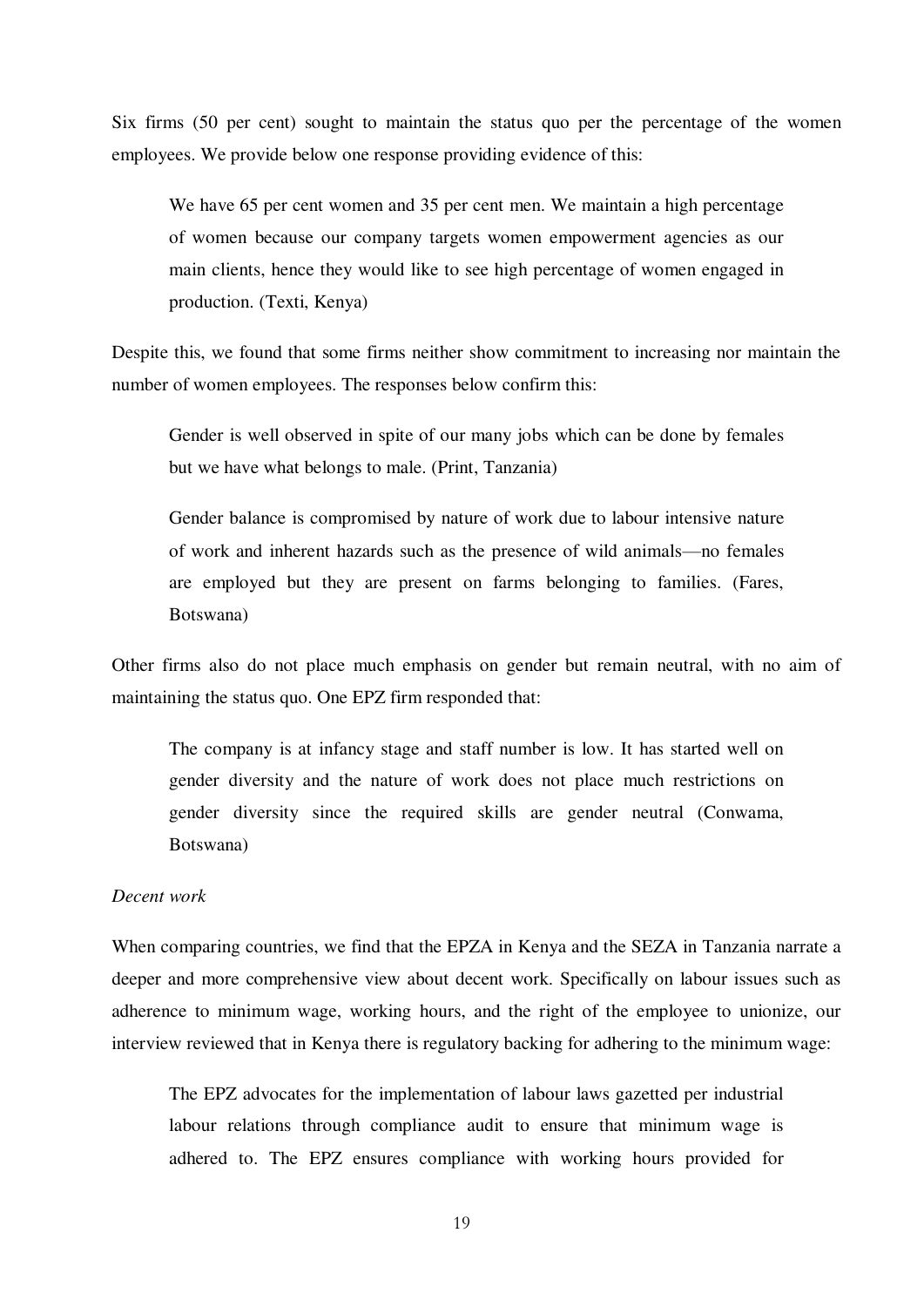industrial labour relations as stipulated in the employment act. It understands that the right to unionize is a constitutional provision hence we work in harmony with employers to ensure compliance. (Assistant Manager, Planning, Monitoring and Evaluation, Department of Research Planning and Innovation, EPZA, Kenya)

The SEZA in Tanzania goes further to illustrate how it exercises its oversight role regarding labour issues. However, the nature and the number of employees of the firm compromises the right to unionize.

It is the EPZ's responsibility to ensure government policies are in place. Investors meet with officials from the Ministry of Labour, Employment and Youth Development which has a representative in the EPZ for issues related to employment. Here they are told not to offer less than the minimum government wage. They have to abide by the working hours per the country. (Corporate Secretary, BMW SEZ, Tanzania)

Regarding health and safety issues, firms drew attention to measures they had put in place for the employee. The SEZA in Botswana conducts a social impact assessment prior to licensing SEZ firms. In Kenya, all employees are medically covered, giving them access to universal health coverage. They are also provided with additional health and safety measures:

The authority ensures compliance with employee safety by providing protective measures such as protective gadgets, biometric security, security checks at entrance and exits, CCTV surveillance and security guards. The EPZ has a fire station managed by the county government of Kajiado. The buildings have fire safety measures i.e. fire exits, fire assembly points, fire blankets, fire brigades, fire extinguishers, smoke detectors. (Assistant Manager, Planning, Monitoring and Evaluation, Department of Research Planning and Innovation, EPZA, Kenya)

In Tanzania, our findings reveal that the BWM SEZ coordinates with government agencies to ensure employee health and safety:

We work with the Occupational Safety and Health Authority (OSHA), the government agency set up with the aim of supporting workplaces. OSHA has an office in the EPZ to ensure safety and health in workplaces are maintained.

20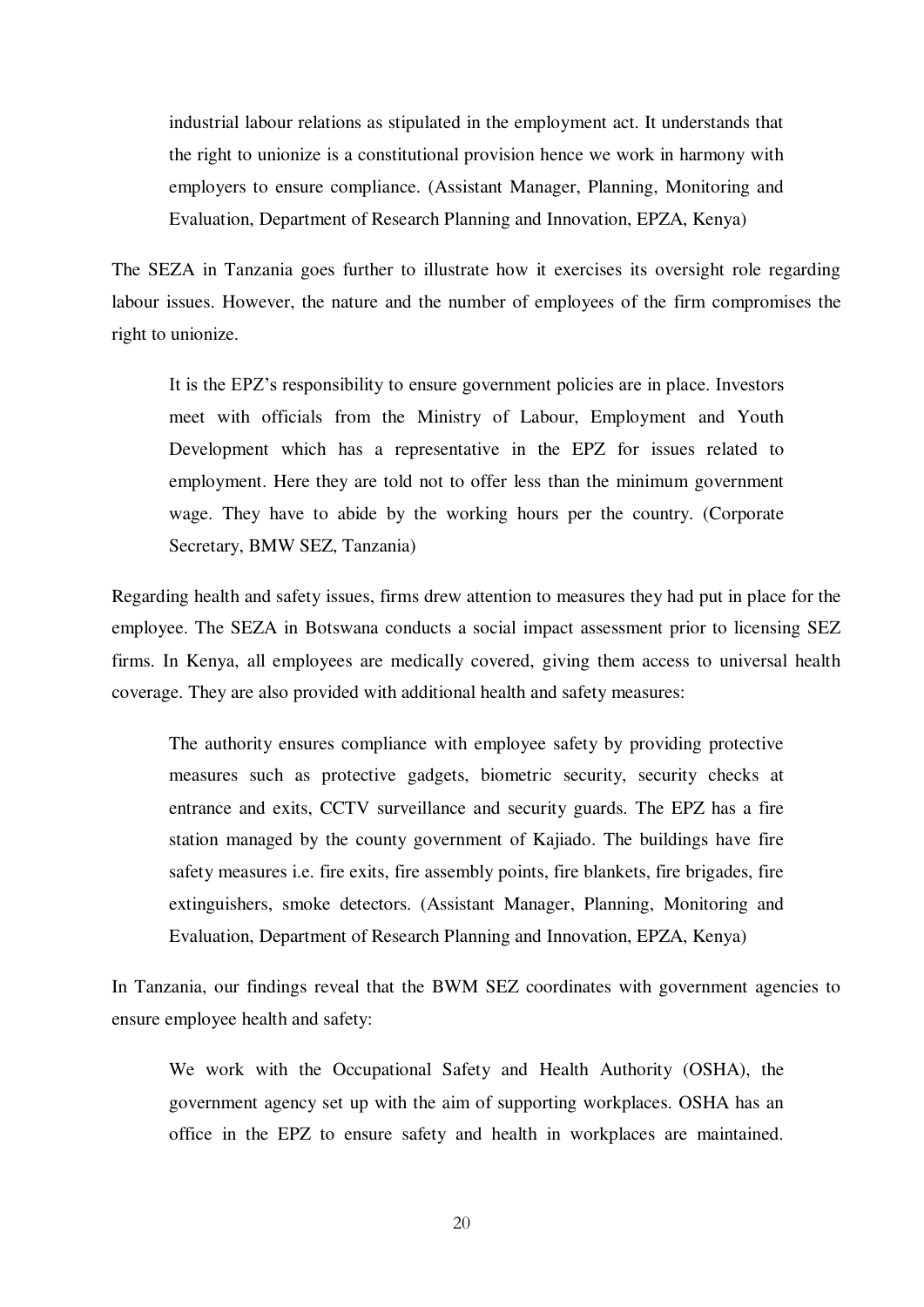Firefighting education is provided including knowing the locations for assembly in cases of fire. (Corporate Secretary, BMW SEZ, Tanzania)

In Zimbabwe, ZIMSEZA also works with enforcement agencies to monitor how firms operate in relation to health and safety. The interview with the representative from ZIMSEZA revealed that:

We go with health council officials and environmental health inspectors to inspect whether the laid down procedures in terms of standards, health and safety issues are in place within the factories and premises. We tick a checklist to ensure that they are speaking to the requirements as required by the government. (Technical Head, ZIMSEZA, Zimbabwe)

At the firm level, our findings include generally positive responses regarding the relationship between the employer and employee across board (see Table 6). We found that seven firms (58 per cent) provide medical services such as health insurance. These firms are spread across all four countries, although the majority are concentrated in EPZs in Kenya and Tanzania. Furthermore, eight firms (67 per cent) indicated the availability of first aid for any work-related emergencies. Again, the majority of these firms are concentrated in Kenya and Tanzania but overall they are spread across all countries. Six firms (50 per cent) indicated the use of protective clothing for employees. Five of these firms are in Kenya and Tanzania while one is in Botswana. Similarly, six firms (50 per cent) confirmed that they conduct training on occupational safety and health matters such as using the fire extinguisher in case of fire outbreak. Five of these six firms are found in Kenya and Tanzania, with the remaining one in Zimbabwe. Three firms (25 per cent) conduct security checks at entrance and exit points, and ensure that the workplace is safe for the employee. These firms are found in Botswana, Kenya, and Zimbabwe. Two firms from Botswana have very little to offer in terms of health and safety. This is quite intriguing, given that the third firm in Botswana exhibits considerable attention to health and safety. Our interviews in Botswana revealed that occupational health and safety programmes are not the main concern currently:

Our staff team is working on part-time basis. Therefore no medical benefits are offered yet. This shall change once employees are engaged on full time basis and spend most of their time at work. Occupational Health and Safety programmes are yet to be developed. (Conwama, Botswana)

We grant basic entitlements such as annual and sick leave ... We hope to improve our working conditions for our employees as we grow bigger and make better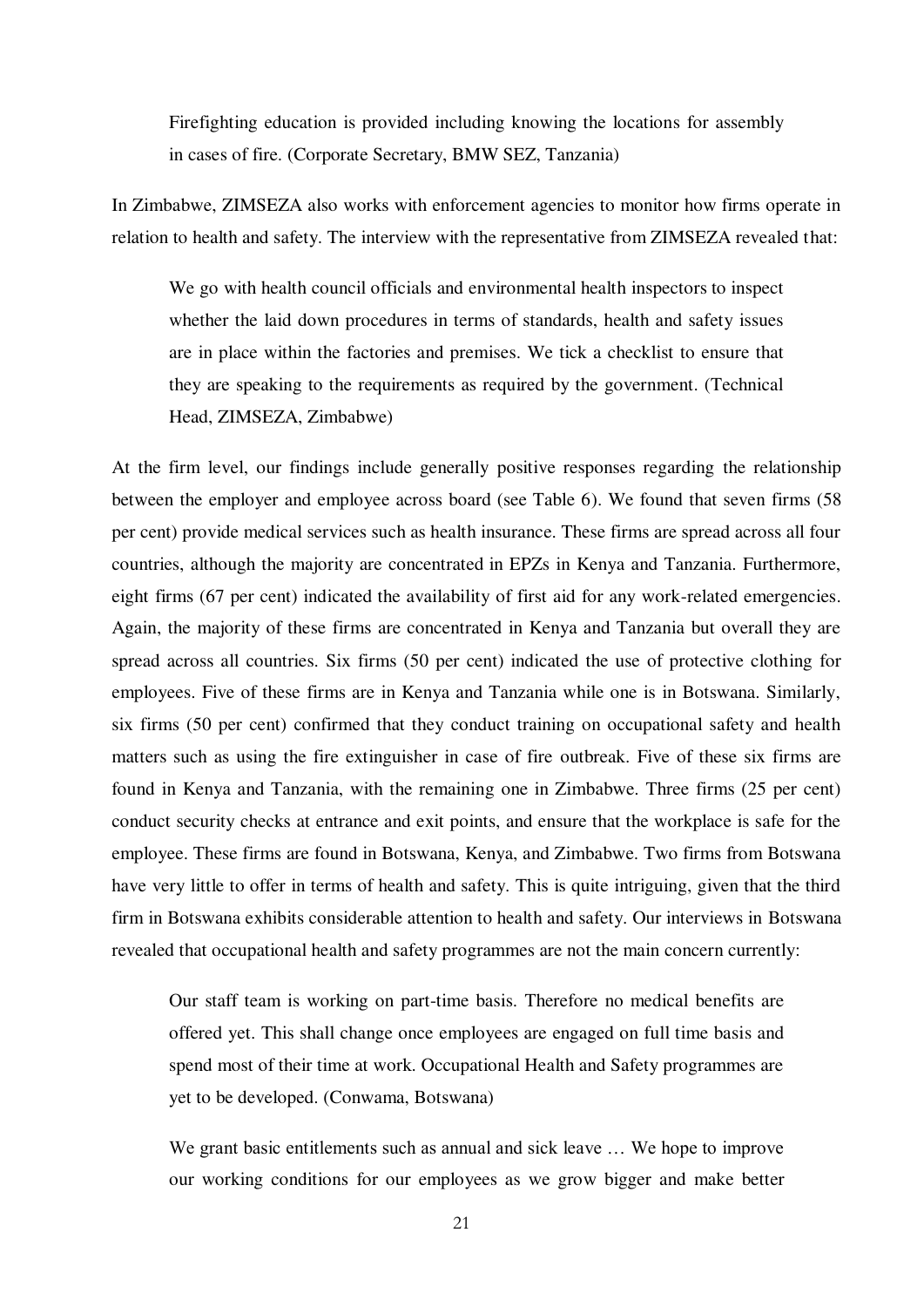profit. However, production risks are minimal and occupational health and safety programmes are not a main concern currently. (Manuf, Botswana)

#### *Industry*

According to Newman and Page (2017), the nature of the link between an EPZ and the host economy gives a clue as to how long-term industrial development may play out. In connection with this, our consideration of linkages is confined to supply and employment linkages and how they are harnessed for sustainable local economic development. Our research shows that there is no clear-cut backward linkage programme or policy instituted by EPZs to promote sustainable local sourcing. In Botswana and Tanzania, respondents are unable to tell whether zone programmes embody local content policies. Our findings therefore confirm the research by Kinyondo et al. (2016), which concluded that EPZs, particularly in the case of Tanzania, have missed the opportunity to actively integrate local sourcing within the zone programme. This notwithstanding, the EPZA in Kenya and ZIMSEZA in Zimbabwe exhibit interest in promoting local sourcing. In Zimbabwe, we found that ZIMSEZA has a unique approach to promoting local sourcing. According to the Technical Head of ZIMSEZA:

ZIMSEZA has come up with a monitoring and evaluation framework where we have key performance indicators such as linkages with other local companies. In each industry, we sit down with each investor and then ask how they are going to contribute in terms of foreign direct investment and linkages with other local industries in the country. (Technical Head, ZIMSEZA, Zimbabwe)

In the case of Kenya, though the EPZA does promote local sourcing, it is unclear whether this is carried out from a sustainable development perspective.

The EPZ promotes backward linkages to enable enterprises to source raw materials locally in Kenya, especially for agro-processing such as macadamia, fresh produce like avocado, and flowers. The EPZ also supports the growing of such materials like cotton, which are used for production by the enterprises. (Assistant Manager, Planning, Monitoring and Evaluation, EPZA, Kenya).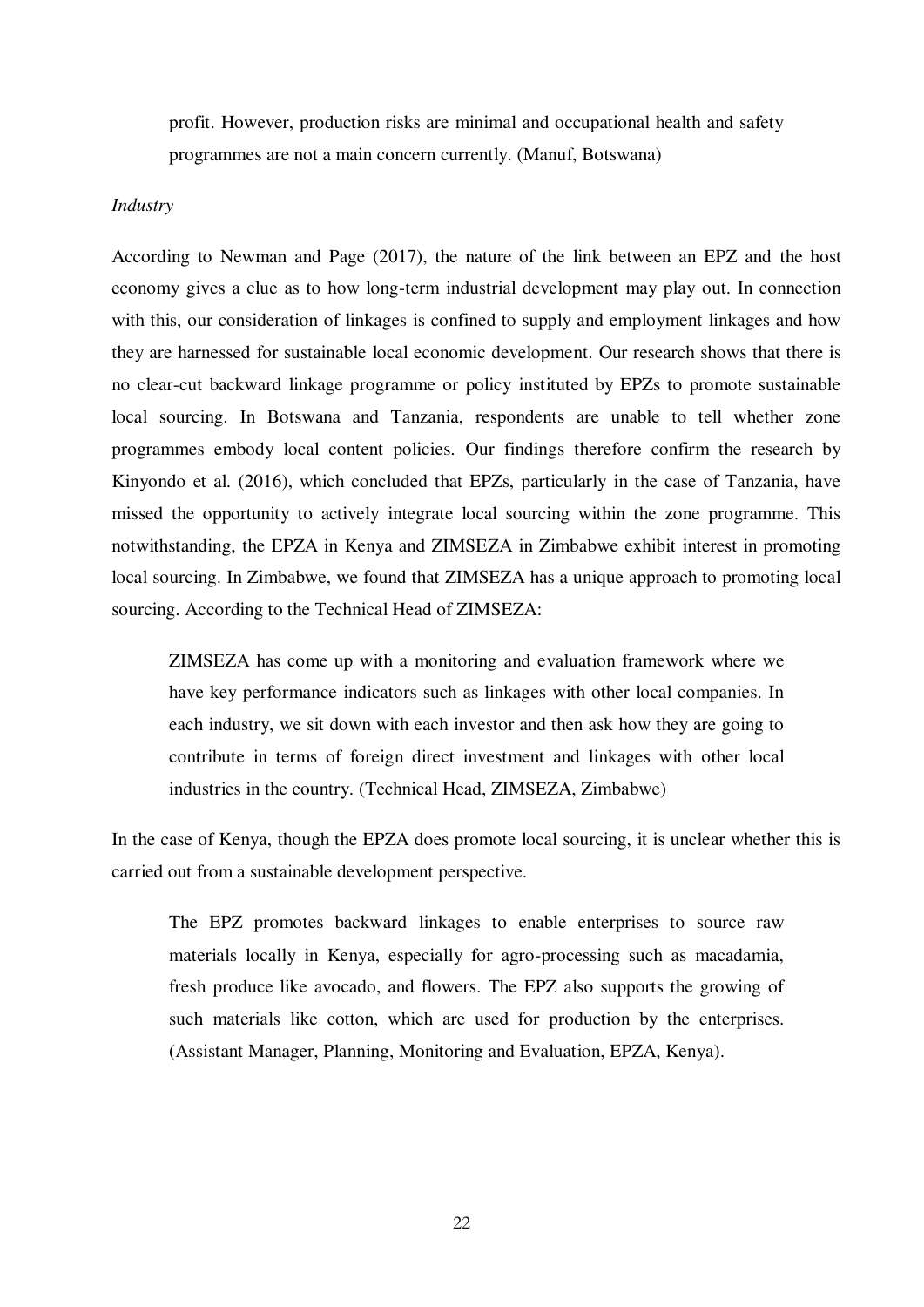Table 6: Decent work for employees

|                                                     | Botswana       |    |         |    |       |    | Kenya          |                          |             |                          |                |                          |                |                          | Tanzania    |       |             |  |                          |  | Zimbabwe     | Total                    |             |                          |    |
|-----------------------------------------------------|----------------|----|---------|----|-------|----|----------------|--------------------------|-------------|--------------------------|----------------|--------------------------|----------------|--------------------------|-------------|-------|-------------|--|--------------------------|--|--------------|--------------------------|-------------|--------------------------|----|
| Indicator                                           | Fares          |    | Conwama |    | Manuf |    | <b>NutPro</b>  |                          |             | Pharma                   |                | Cotepp                   |                | Texti                    |             | Print | GarPro      |  | AgroPro                  |  | FoodPro      |                          | Infradev    |                          |    |
|                                                     | Yes            | No | Yes     | No | Yes   | No | Yes            | No                       | Yes         | No                       | Yes No         |                          | Yes            | No                       | Yes         | No    | Yes No      |  | Yes No                   |  | Yes          |                          | No Yes No   |                          |    |
| Medical<br>service for<br>employees                 | $\mathbf{x}$   |    |         |    |       |    | $\mathbf{X}$   | $\overline{\phantom{a}}$ | $\mathbf X$ | $\overline{\phantom{a}}$ | $\mathbf{X}$   | $\overline{\phantom{a}}$ | $\mathbf{X}$   |                          |             |       | $\mathbf X$ |  |                          |  | $\mathbf{x}$ |                          |             |                          | 7  |
| Presence of<br>first aid at<br>work                 | $\mathbf{x}$   |    |         |    |       |    | $\mathbf x$    | $\overline{\phantom{a}}$ | $\mathbf X$ | $\overline{\phantom{0}}$ | $\mathbf{X}$   | $\overline{\phantom{a}}$ | $\mathbf{x}$   |                          |             |       | X           |  |                          |  | $\mathbf{X}$ | $\overline{\phantom{a}}$ | $\mathbf X$ | $\overline{\phantom{a}}$ | 8  |
| Availability of<br>protective<br>clothing           | $\mathbf{x}$   |    |         |    |       |    | $\mathbf X$    | $\overline{\phantom{a}}$ | $\mathbf X$ | $\overline{\phantom{a}}$ | $\mathbf X$    | $\overline{\phantom{a}}$ | $\mathbf{x}$   | $\overline{\phantom{a}}$ | $\mathbf X$ |       |             |  |                          |  |              |                          |             |                          | 6  |
| Training on<br>occupational<br>safety and<br>health |                |    |         |    |       |    | $\mathbf X$    | $\overline{\phantom{a}}$ | $\mathbf X$ | $\overline{\phantom{a}}$ | $\mathbf X$    | $\overline{\phantom{a}}$ | $\mathbf{X}$   |                          | $\mathbf X$ |       |             |  |                          |  | $\mathbf X$  |                          |             |                          | 6  |
| Security<br>checks                                  | X              |    |         |    |       |    |                |                          |             |                          |                |                          |                |                          |             |       |             |  |                          |  |              |                          | $\mathbf X$ | $\overline{\phantom{a}}$ | 3  |
| Total                                               | $\overline{4}$ |    |         |    |       |    | $\overline{4}$ |                          | 5           |                          | $\overline{4}$ |                          | $\overline{4}$ |                          | 2           |       | 2           |  | $\overline{\phantom{a}}$ |  | 3            |                          | 2           |                          | 30 |

Source: authors' compilation based on field research.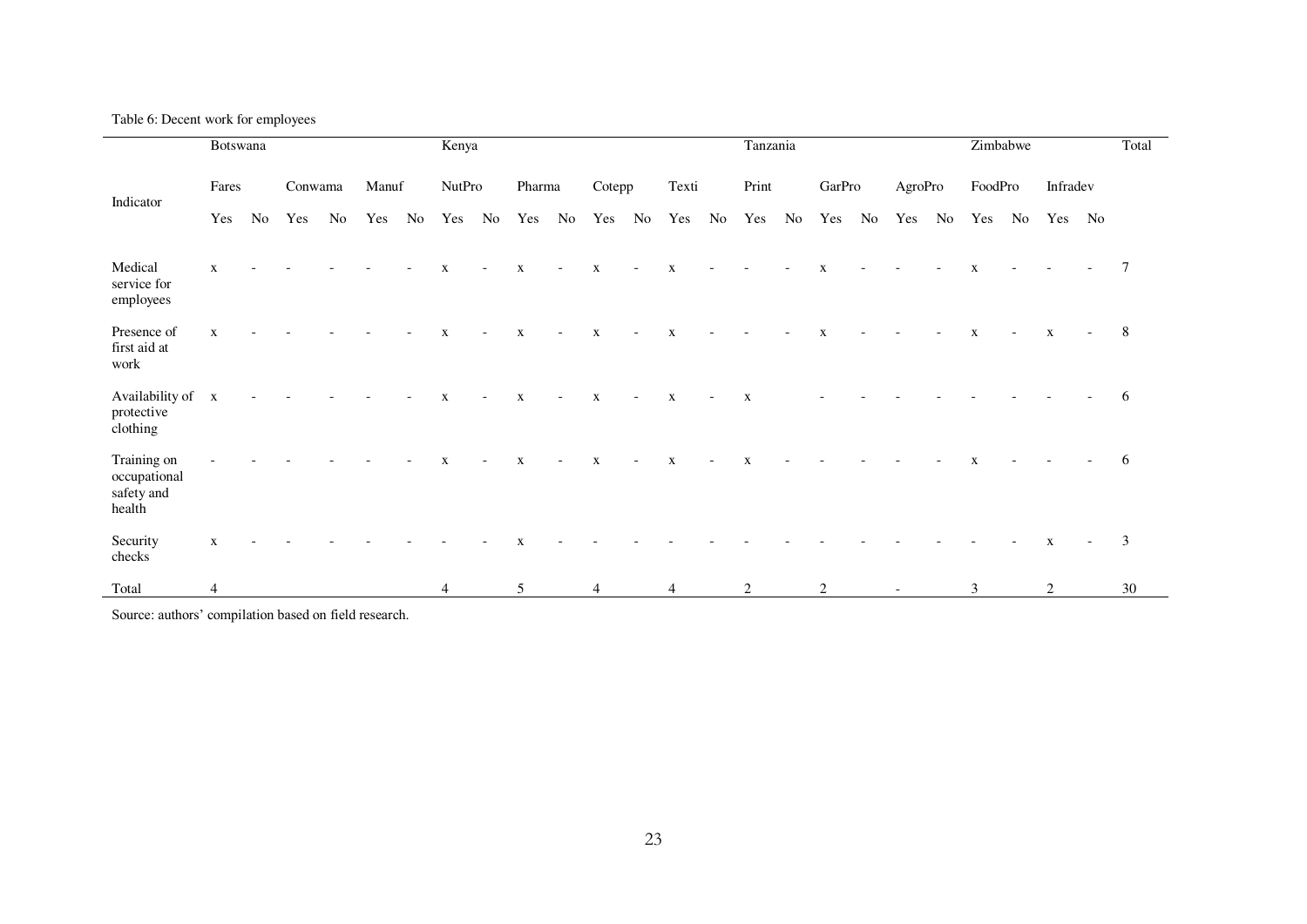Based on this, we argue that there is no clear-cut policy for featuring local content in the EPZs due to the zones' own promising incentive of allowing import-free duties for inputs. Despite the fact that no comprehensive local content scheme exists in the EPZs studied, we witnessed a mix of local and foreign sourcing of inputs among some firms. Out of the 12 firms in this study, six (50 per cent) source inputs only from the host economy. These firms are mainly agro-processing firms. We find a unique case of local sourcing whereby the firm combines internal and external sourcing within the host economy. The case of one EPZ firm in Zimbabwe reflects this:

In our company we have actually invested in the whole value chain as far as food processing is concerned. Knowing that we are an agro-based economy, we process mainly into maize products. We have invested into a milling plant for us to be in a position to supply ourselves in some of our production factories. We buy maize from the Grain Marketing Board, which means we are supporting local farmers as far as their production of maize is concerned. (FoodPro, Zimbabwe)

This case reveals that sustainable development rests in the sustained linkage between EPZ firms and the host economy. In other words, investment in the entire value chain is an approach to engaging the host economy on long-term basis rather than in a one-off transaction.

We also found that two firms (17 per cent) source inputs from the host economy as well as imports from abroad. The statement below by an EPZ firm in Kenya justifies local sourcing:

We do 60 per cent local sourcing of raw materials due to their local availability including canvas, sisal palm, and leather such as hides and skins. We have a longterm contract with producers hence assurance of market for their raw materials produced. (Texti, Kenya)

Seven firms (59 per cent) confirmed that they only import inputs for production. We see this trend mainly in non-agro-processing firms. GarPro, which produces garments under the EPZ scheme in Tanzania, stated unequivocally that all of its primary inputs for production are imported. Even in a situation where a non-agro-processing firm sourced from the host economy, this has been short lived. One firm, Cotepp—another garment-producing firm in Kenya described the situation: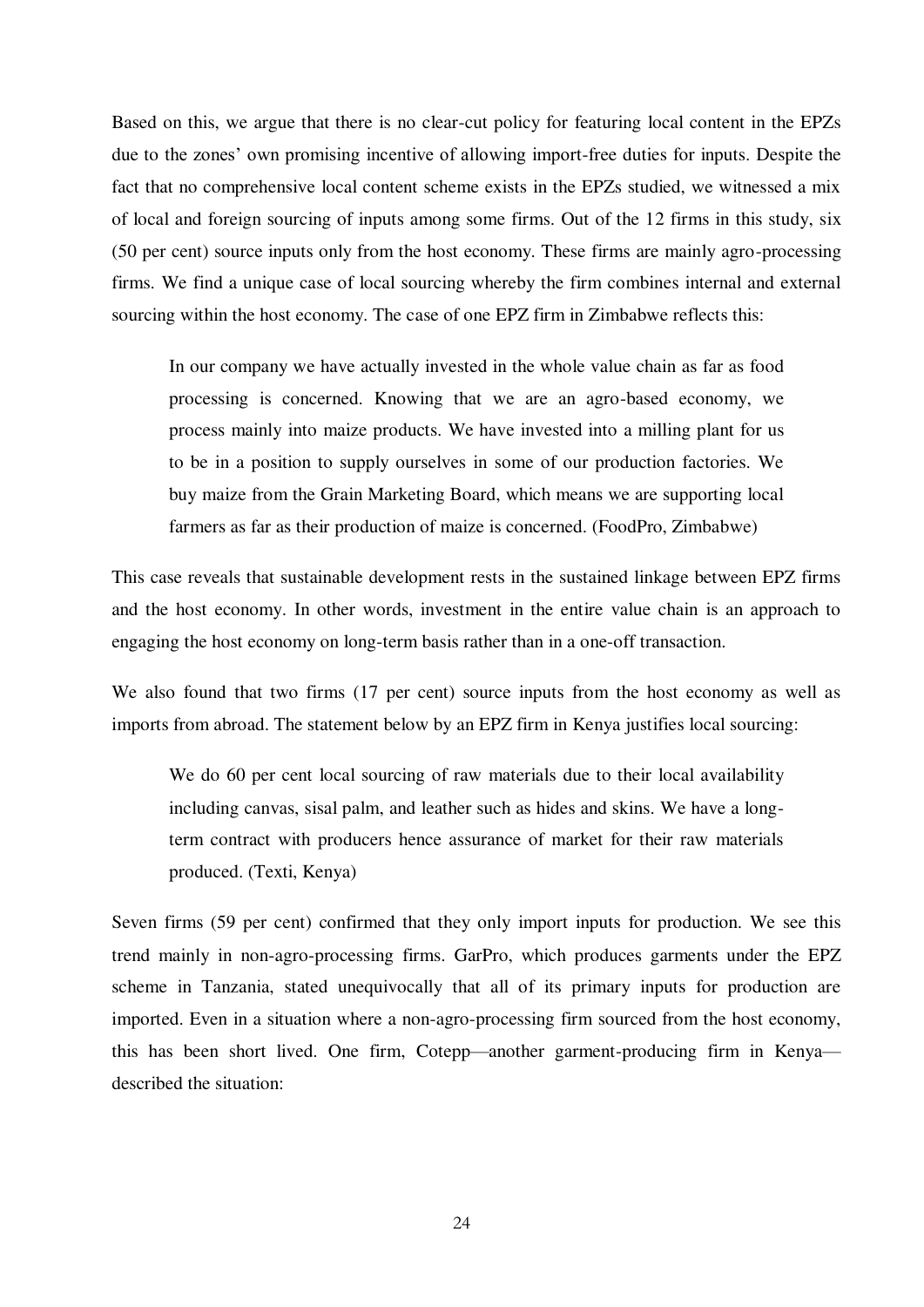We used to source raw materials locally before all the processing companies for our products such as cotton, silk, and other products died. Now we import almost all the fabrics because they are not available locally. (Cotepp, Kenya)

While the situation may not be advantageous to the firm, the importation of inputs does not provide a sustainable link to the host economy. Such a situation leads EPZ critics to contend that they are enclaves with no prospect for local supplier development, which is a very useful approach to stimulating integrated industrial development in the host economy. We also find that though some firms import inputs from abroad, this is done to create the conditions to ultimately set local sourcing in motion. One firm in Botswana described this case:

The company is currently importing materials from China because it is in the process of acquiring equipment to process waste products and train staff on the requisite skills to do so. Once equipment is acquired and staff are trained, materials shall be sourced from local suppliers. (Conwama, Botswana)

What this case from Botswana suggests is that there is a local supply base that can feed Conwama, but that this is only possible when certain equipment is available. The case under study is a non-agro-processing firm; it draws our attention to the fact that a local supply linkage can be created with certain on-agro-processing firms provided certain conditions are met.

With respect to local capacity-building, we see all firms providing opportunities for local employees. Most of the firms employ local workers and capacity-building manifests itself in managerial and technical training. In other words, the employees serve as the human and sustainable link to the host economy. Except for one EPZ firm which did not respond, all firms conduct knowledge transfer sessions to enhance the capabilities of the local workforce. One example from Zimbabwe is described below:

Most of the formulations we are using are coming from as far as Switzerland. We have our own food technologists who are tethering from the Swiss in terms of transfer of skills and technology. We are further making knowledge transfer from our food technologists to our plant operators. In relation to this, we have come up with a training centre for skills and technology transfer. (FoodPro, Zimbabwe)

#### *Climate action*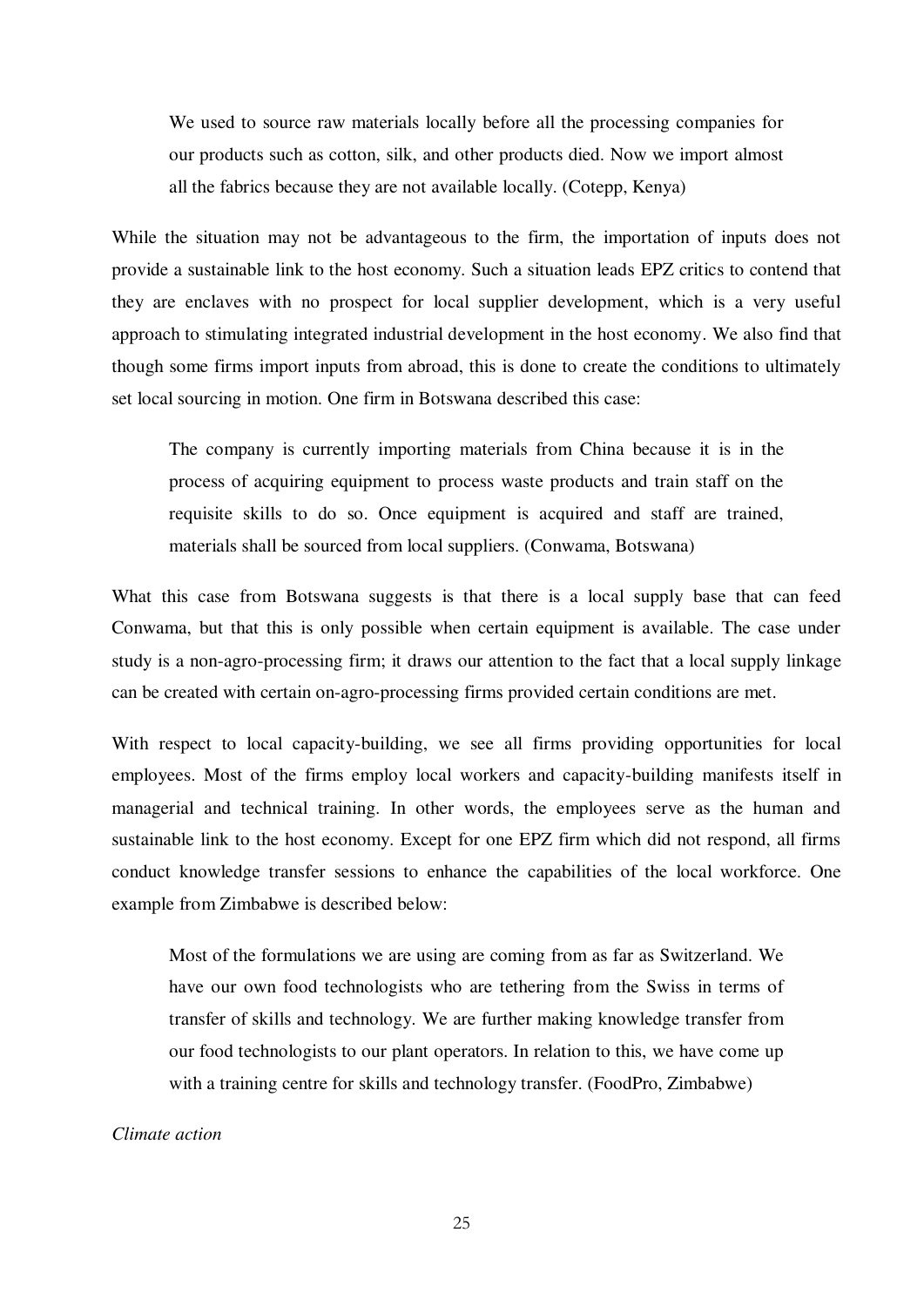Under this goal, our concern is mainly with environmental activities that eventually have a devastating effect on the climate. In our findings, all four EPZ authorities demonstrate a measure of environmental inclusiveness in their zone programmes (see Table 7). The SEZAs in Botswana and Tanzania highlight the enforcement of environmental impact assessments before granting a firm the licence to operate within an EPZ. The interview with the respondent in Zimbabwe brought this out clearly:

We work closely with one of our agencies, which is responsible for environmental management. For any investor to be considered under the special economic zone they should have an environmental impact assessment certificate or a prospectus indicating mitigating measures that they have put in place. (Technical Head, ZIMZESA)

The EPZs in both Kenya and Tanzania place emphasis on emissions and waste disposal, as detailed in the interview with the representative of the EPZA in Kenya:

Our commercial and technical services directorate within EPZ in Kenya works to reduce environmental pollution through such initiatives as ensuring compliance with environmental regulations, tree planting to increase forest cover and vegetation. At designated waste dumpsites, waste is segregated, some recycled, and others destroyed. The authority also encourages use of green energy such as solar panels. (Assistant Manager, Planning, Monitoring and Evaluation, Department of Research Planning and Innovation EPZA, Kenya)

Only Kenya strongly promotes recycling and sustainable energy use. The description below confirms this:

[The] EPZ encourages use of natural light during the day and minimizes the use of unnecessary electricity during the night hence preventing wastage. The authority also encourages use of green energy such as solar panels. In terms of recycling, gaps exist although plastics are being recycled. There is a need to offer better technology at the dumpsite to promote recycling. (Assistant Manager, Planning, Monitoring and Evaluation, EPZA, Kenya)

At the firm level, eight firms (67 per cent) demonstrated the use of renewable energy as a way to reduce environmental emissions. Four of these firms are found in Kenya, two are in Botswana,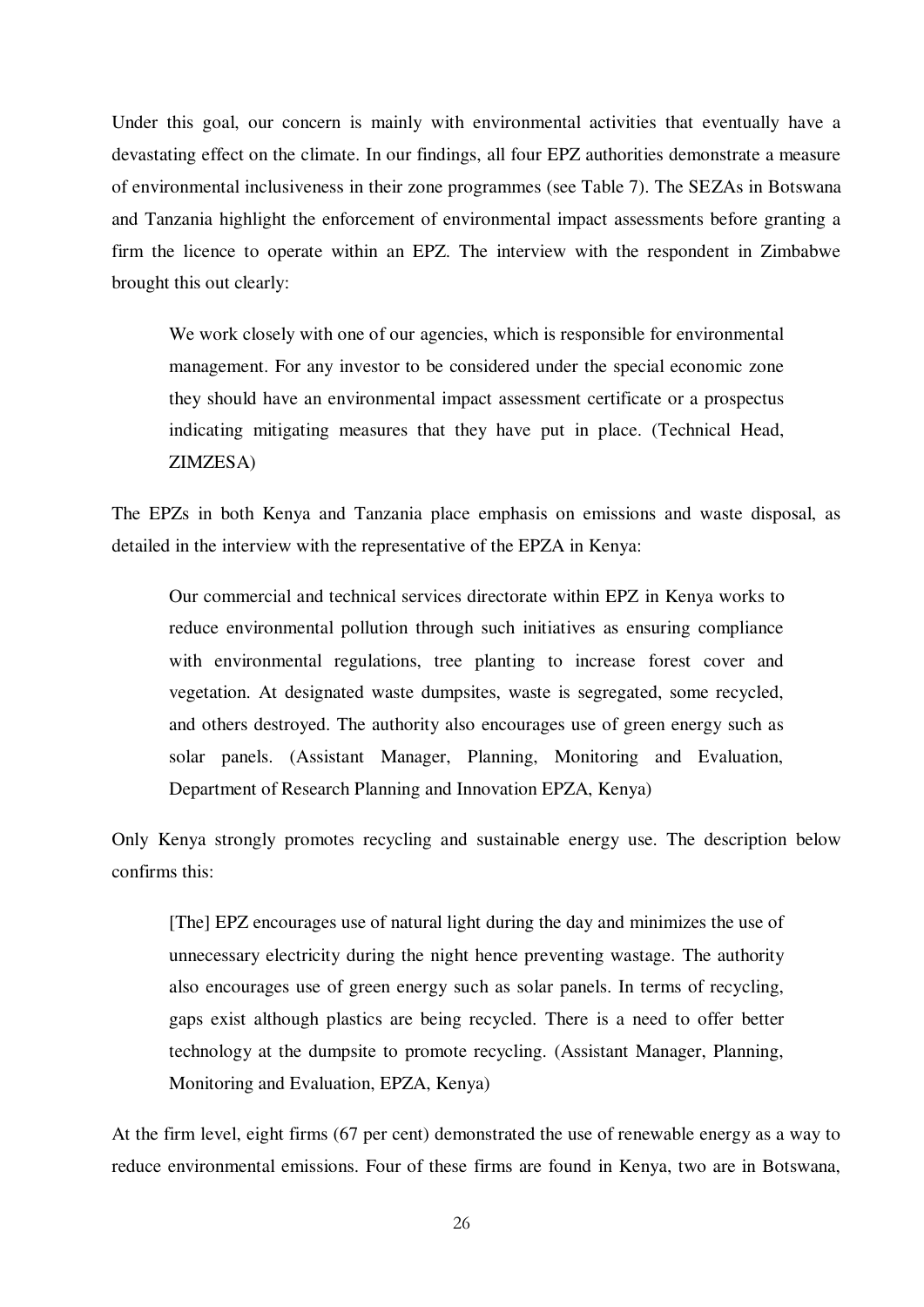and one each is found in Tanzania and Zimbabwe. The case of Zimbabwe reflects an EPZ firm's effort to limit environmental pollution:

We do not have any equipment which is more than four years old. We are catering for and looking after the environment so we try as much as we can not to pollute like by avoiding coal-using machinery. We also have an electric boiler for our stock feed plants that does not really affect the environment. We are trying as much as we can to reduce and limit pollution as far as our processes are concerned. (FoodPro, Zimbabwe)

Seven firms (58 per cent) showed interest in controlling emissions that harm the environment. Five out of these firms are found in Kenya and Tanzania and one each is found in Botswana and Zimbabwe. The evidence shows that five firms (42 per cent) reduce waste in order not to harm the environment. Such waste is either segregated or made harmless through EPZ pre-installed treatment plants. One EPZ firm in Kenya elaborated on this as follows:

There are modern machines with improved technology. The EPZA has an effluent treatment plant that renders harmful wastes harmless before release. (Pharma, Kenya)

The case of Pharma reveals the effort of the EPZ in Kenya to control harmful emissions in the environment. At the same time, we witness the compliance on the part of the EPZ firm with due diligence in the disposal of unwanted waste.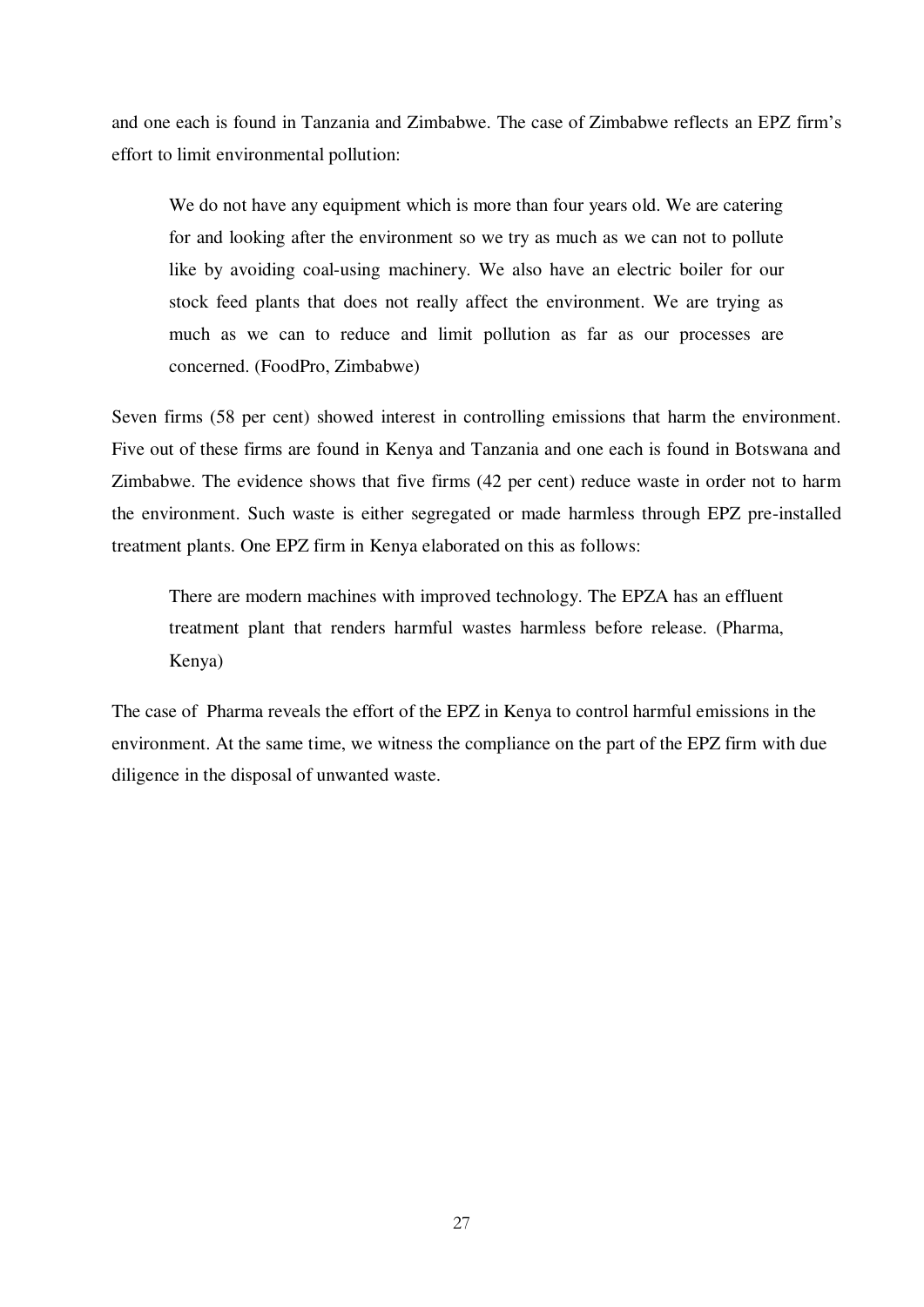Table 7: Contribution to climate action

|                                         | Botswana       |     |             |                          |             |                             | Kenya         |                            |              |                            |              |                            |              |                             |                | Tanzania                   |        |                             |         |                  |                | Zimbabwe          |          |    |    |  |
|-----------------------------------------|----------------|-----|-------------|--------------------------|-------------|-----------------------------|---------------|----------------------------|--------------|----------------------------|--------------|----------------------------|--------------|-----------------------------|----------------|----------------------------|--------|-----------------------------|---------|------------------|----------------|-------------------|----------|----|----|--|
|                                         | Fares          |     | Conwam<br>a |                          | Manuf       |                             | <b>NutPro</b> |                            | Pharma       |                            | Cotepp       |                            |              | Texti                       |                | Print                      | GarPro |                             | AgroPro |                  | FoodPro        |                   | Infradev |    |    |  |
|                                         | Yes            | No. | Ye<br>S     | No.                      | Yes         | $\mathbf N$<br>$\mathbf{o}$ | Yes           | $\mathbf N$<br>$\mathbf 0$ | Yes          | $\mathbf N$<br>$\mathbf 0$ | Yes          | $\mathbf N$<br>$\mathbf 0$ | Yes          | $\mathbf N$<br>$\mathbf{o}$ | Yes            | $\mathbf N$<br>$\mathbf 0$ | Yes    | $\mathbf N$<br>$\mathbf{o}$ | Yes     | N<br>$\mathbf 0$ | Yes            | N<br>$\mathbf{o}$ | Yes      | No |    |  |
| Indicator                               |                |     |             |                          |             |                             |               |                            |              |                            |              |                            |              |                             |                |                            |        |                             |         |                  |                |                   |          |    |    |  |
| Interest in<br>controlling<br>emissions |                |     | $\mathbf X$ | $\overline{\phantom{a}}$ | $\mathbf x$ | $\overline{\phantom{a}}$    | $\mathbf{X}$  | $\overline{\phantom{a}}$   | $\mathbf{X}$ | $\overline{\phantom{a}}$   | $\mathbf{X}$ | $\overline{\phantom{a}}$   | $\mathbf{X}$ |                             |                |                            |        |                             |         |                  | X              |                   |          |    |    |  |
| Effort to<br>reduce<br>waste            | $\mathbf x$    |     |             |                          |             |                             | $\mathbf x$   | $\overline{\phantom{a}}$   | $\mathbf X$  | $\overline{\phantom{0}}$   | $\mathbf x$  |                            |              |                             | $\mathbf{x}$   |                            |        |                             |         |                  |                |                   |          |    | 5  |  |
| Using<br>renewable<br>energy            | X              |     | X           |                          |             |                             | $\mathbf{x}$  | $\overline{\phantom{a}}$   | $\mathbf X$  | $\overline{\phantom{a}}$   | $\mathbf{X}$ | $\overline{a}$             | $\mathbf{X}$ | $\overline{\phantom{a}}$    | $\mathbf X$    |                            |        |                             |         |                  | X              |                   |          |    | 8  |  |
| Recycling                               |                |     | X           |                          |             |                             |               |                            |              |                            |              | $\overline{\phantom{a}}$   | $\mathbf{X}$ |                             |                |                            |        |                             |         |                  |                |                   |          |    | 2  |  |
| Total                                   | $\overline{c}$ |     | 3           |                          |             |                             | 3             |                            | 3            |                            | 3            |                            | 3            |                             | $\overline{c}$ |                            |        |                             |         |                  | $\overline{c}$ |                   |          |    | 22 |  |

Source: authors' compilation based on field research.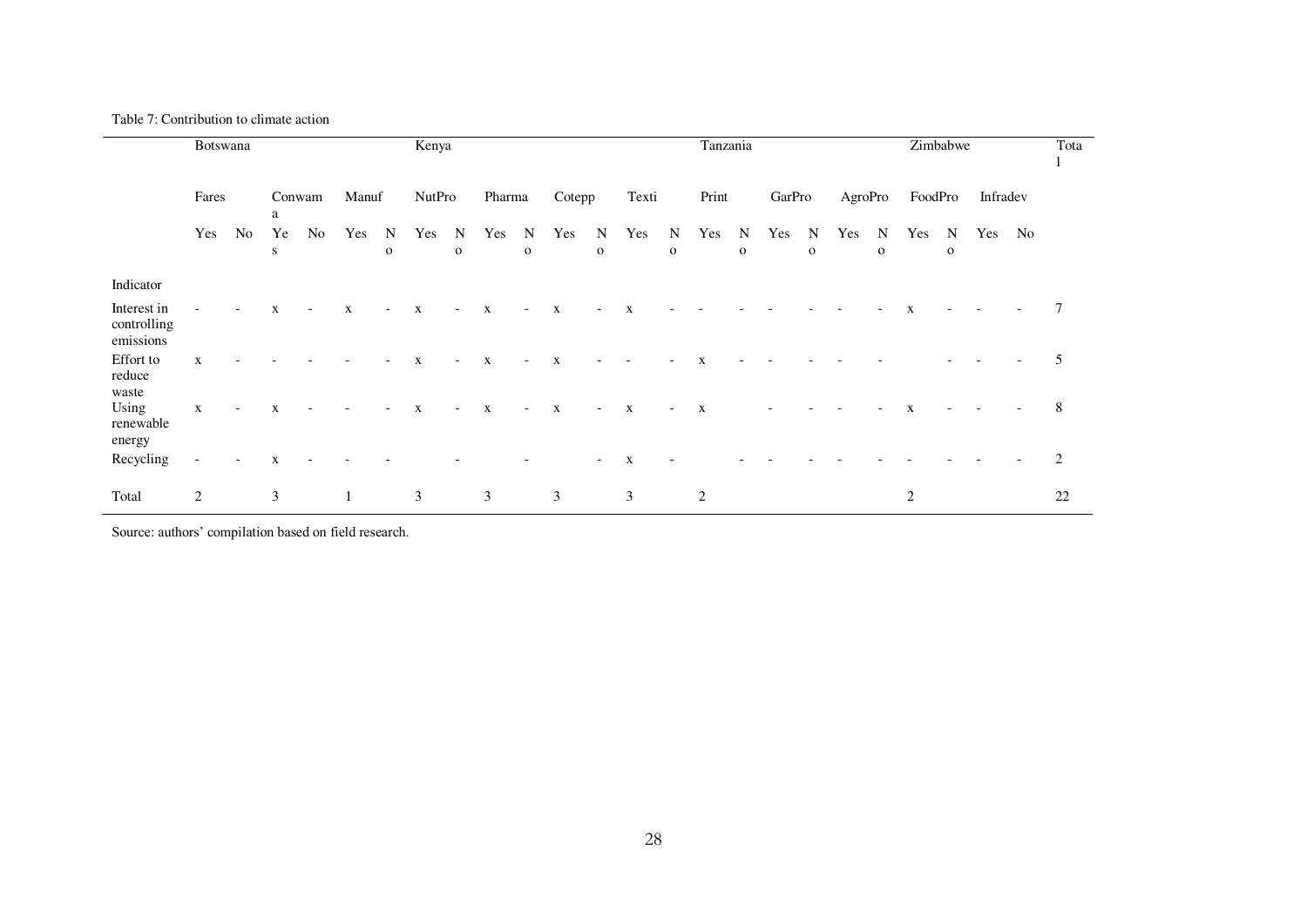#### **4.4 Firm performance in the SDG context**

We find that there are many different views on firm performance in terms of profit, quality, and employee retention. Some firms have a positive outlook in terms of their performance and are therefore not affected by the incorporation of sustainable development into their operations. The cases of Infradev in Zimbabwe and Botswana reflect the point:

The company is in a profitable position with high return on investment. Quality of product and customer retention is also very high because of positive achievements. (Infradev, Zimbabwe)

No serious risks are associated with the manufacturing process. Good quality raw materials are used to ensure the product quality. (Manuf, Botswana)

Yet other firms lament that their businesses are affected by regulations related to the SDGs. The quote below provides evidence of this:

There are too many regulations that have cost attachments. They increase the cost of doing business that in turn reduces the profit margin due to high cost of doing business; they limit ability to scale up operations. (Cotepp, Kenya)

Nevertheless, many firms agree that without considering the SDGs, there are many uncertainties at stake with far-reaching repercussions for the host economy. One example is provided here:

Not caring for environmental, health and safety, labour issues, and the inability to create links with the local economy affect employees. Once employees are affected output will go down, quality will be affected, production will be victimized, the returns and the profit will be affected. (Print, Tanzania)

Though other firms also lament the change in their businesses, their responses indicated that the integration of the Sustainable Development Goals may require short-term adjustments, but that there are future prospects when strategically managed. The following example speaks to this:

Sometimes additional cost reduces our profit margin. For example additional costs of disposing harmful wastes attract additional charges. The company

29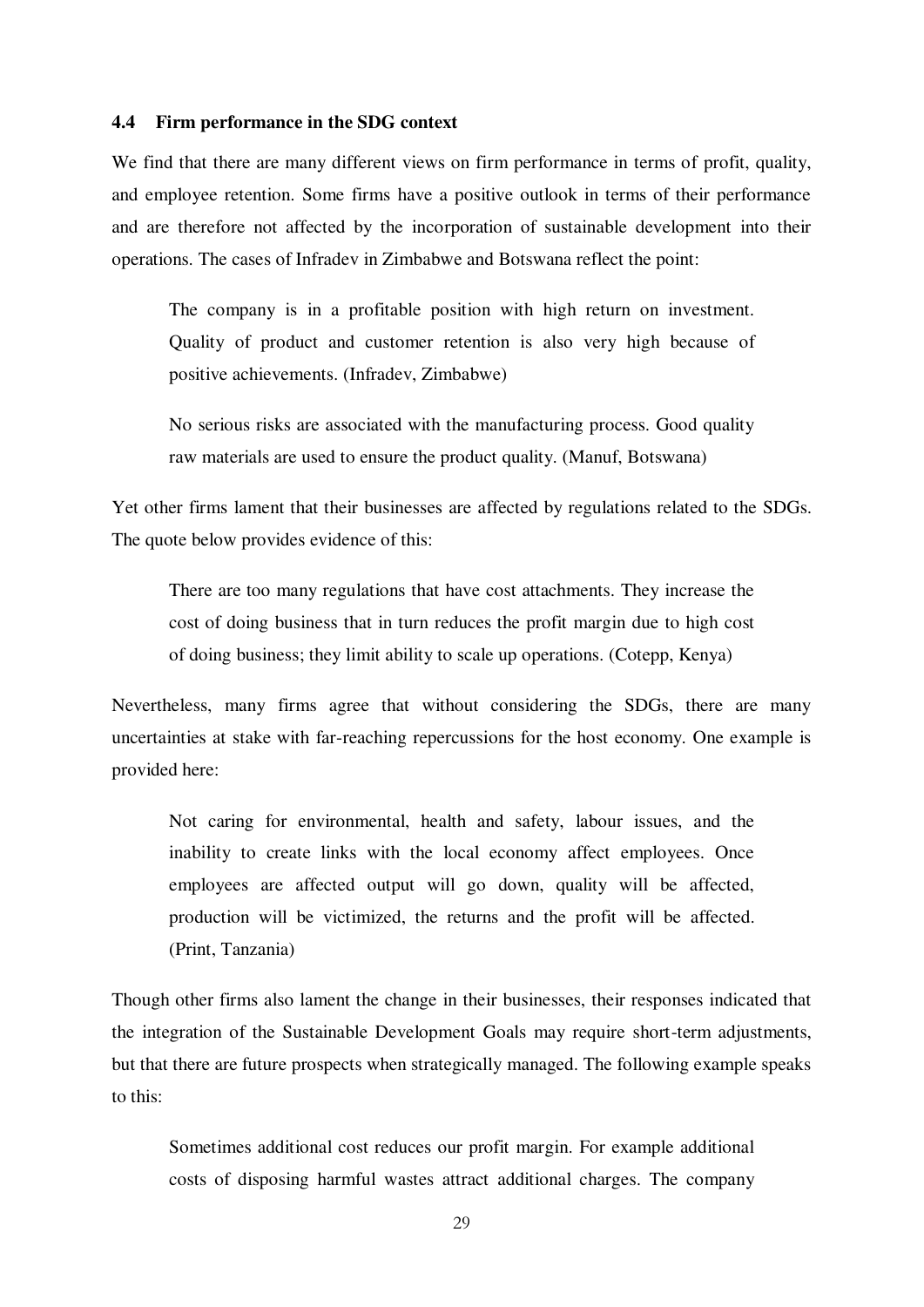used to be affected at the initial stages by other additional charges but with expansion, it has been able to absorb such costs considered as liabilities to the company. I would say our return on investment is about 80 per cent. (Pharma, Kenya)

#### **5 Conclusion and policy direction**

This paper began with the objective of assessing the extent to which EPZs integrate SDGs in zone implementation and firm operations. We interviewed four EPZ authorities in four countries—namely Botswana, Kenya, Tanzania, and Zimbabwe. Twelve EPZ firms were also interviewed. These were found in the agro-processing, textiles and garments, construction, and real estate sectors. We found that each country has a competitive advantage in providing incentives to attract investment. The majority of the firms interviewed can be classified as small and medium-sized enterprises due to the relatively small firm size in terms of number of employees. However, two firms employing over 1,000 workers can be termed large firms operating under the EPZ scheme. The findings reveal a mix of both old and young firms operating under an SDG context. Generally speaking, there are more male workers in the EPZs than there are female workers. This proportion in favour of men is found in Kenya and Zimbabwe, although the balance in Tanzania favours women. The EPZs in Kenya and Tanzania provide a comprehensive view on decent work. Eight firms indicated the availability of first aid as a proactive response to work-related emergencies. The findings also reveal that linkages between EPZ firms and the host economy focus on supply linkage and local employee capacity-building. The majority of the EPZ firms interviewed confirmed the use of renewable energy as an approach to mitigating climate change.

The findings show that to enhance sustainable development in EPZs, the sector in which a business activity takes place should be critically considered before allowing investment in the zone. This sector should also be considered in the context of the particular Sustainable Development Goal that is intended to be achieved. We find that to promote gender equality, EPZ policy should target firms in the agro-processing and textiles and garments sectors. Firms in these sectors have demonstrated a willingness to increase or maintain a high level of female employment. A push by policy should favour a gradual balancing of male and female employment in EPZs.

We find that promoting industrial linkages with suppliers requires attracting agro-processing firms into EPZs in Africa. Our findings show that it is mainly agro-processing firms that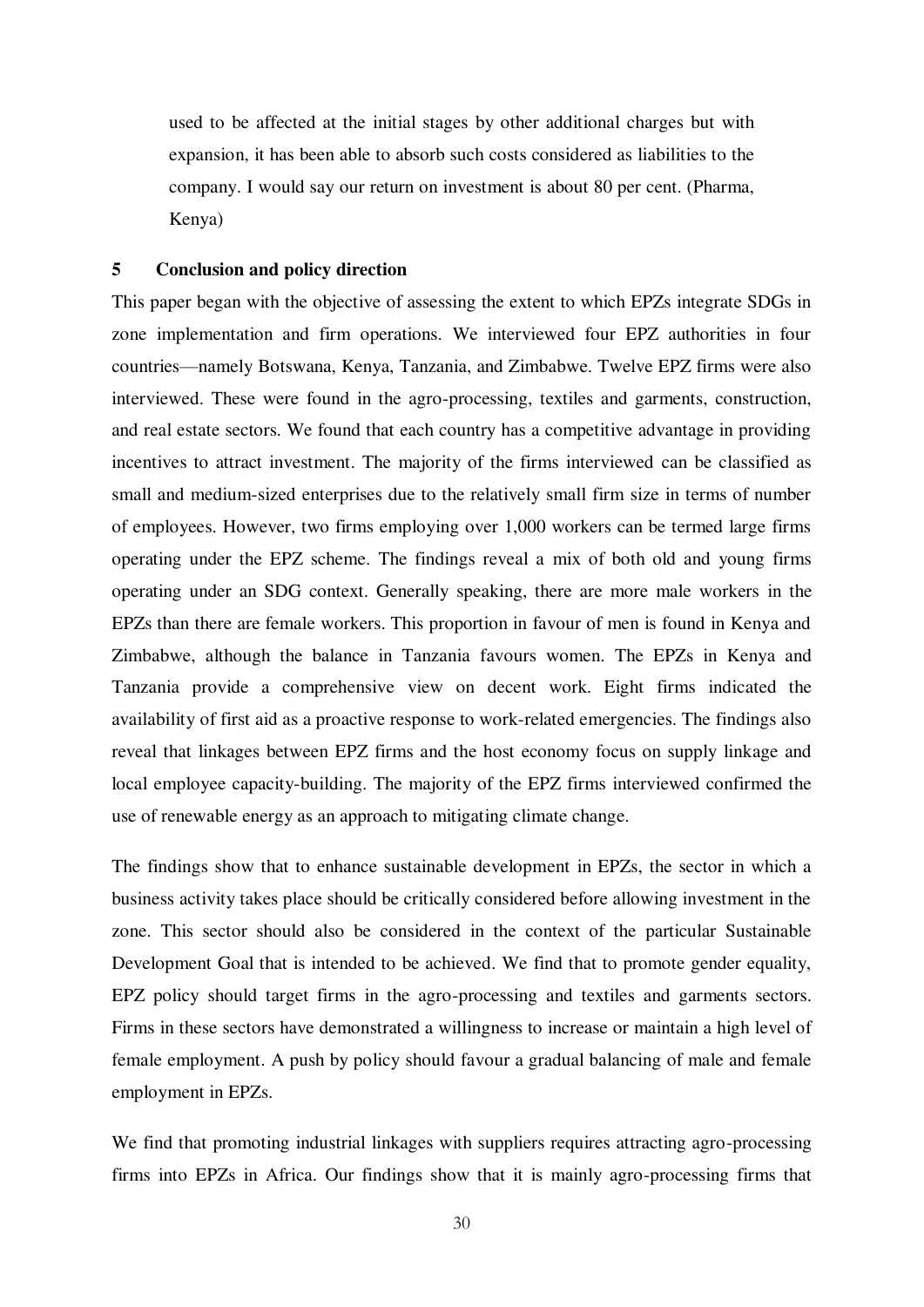allow supply linkages with the host economy. In most cases, inputs for textiles and garments firms were completely sourced from outside the country. This was due to the absence of inputs in the host economy. To stimulate supply linkages with non-agro-processing sector firms, EPZs should come up with innovative policies that will indirectly stimulate local supply for EPZ firms. They could begin by engaging in public–private investment in desired sectors. By so doing, a sustainable link between the EPZ and the host economy could be forged.

Furthermore, we recommend that if the main aim of an EPZ is to create employment in a decent work context, a sector that employs on a massive scale should be considered. We find that the garment and textiles sector, on average, employs more workers than the other sectors considered in this research. Focusing on such a sector will highlight the employment-creating function of the EPZ. We also caution that employment should be based not on an arms-length approach but on developing a comprehensive local capacity plan to enable technology transfer to the host economy. This will break away from the neoclassical understanding of the EPZ as producing only short-term employment. Host country policies should identify sectors that deal with modern technology but in which it is made to function in a sustainable way to reduce waste or environmental pollution. Such use of technology will also open local employees to new trends in modern business and support them to adjust accordingly.

To achieve decent work and climate action, we recommend that host country policies make it imperative for all firms allowed into EPZs to integrate these SDGs, regardless of the sector. Host country policies that relax labour and environmental practices should give way to policies that promote sustainable businesses. EPZ authorities can find new ways to attract investment by leveraging their competitive advantage in other spheres, such as business facilitation or sustainable infrastructure provision. We argue that these actions may rather attract sustainable firms, which are also scanning for sustainable business opportunities in zones that promote sustainable development. For instance, a renewable-energy-backed processing firm looking to invest in an EPZ will find it attractive to apply to operate in a zone where renewable energy is the source of production.

We conclude that the findings of our research are thus far not generalizable due to the small number of interviews conducted on a qualitative basis. In this context, the interpretation arising from the findings should be treated with caution. Further research could increase the number of EPZ firms interviewed to increase the generalizability of the results.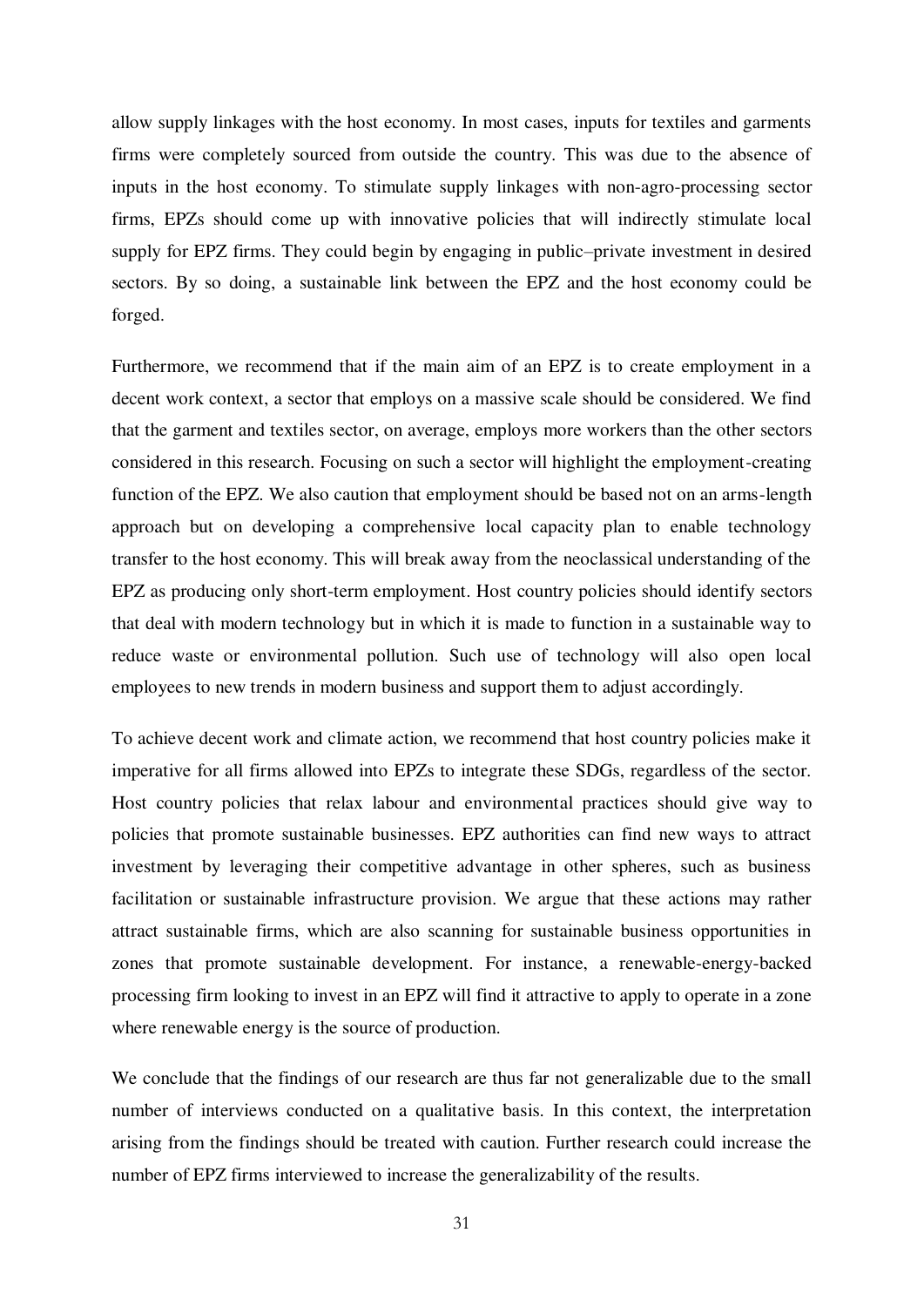#### **References**

- Adu-Gyamfi, R. (2017). 'Export Processing Zones and the Host Economy: Analysing Firm Linkage and Local Supplier Development in Ghana'. PhD thesis. Leipzig: Leipzig University.
- Aggarwal, A. (2010). 'Economic Impacts of SEZs: Theoretical Approaches and Analysis of Newly Notified SEZs in India'. MPRA Paper 20902. Munich:Munich Personal RePEc Archive. Available at: [http://mpra.ub.uni-muenchen.de/20902\(](http://mpra.ub.uni-muenchen.de/20902)accessed 16 May 2020).
- Altenburg, T. (2000). 'Linkages and Spilloversbetween Transnational Corporations and Small and Medium Sized Enterprises in Developing Countries: Opportunities and Policies'. Reports and Working Papers 5/2000. Berlin: German Development Institute.
- Asongu, S.A. (2016). 'Sino-African Relations: A Review and Reconciliation of Dominant Schools of Thought'.*Politics & Policy*, 44(2): 351–83. DOI: 10.1111/polp.12152.
- Asongu, S.A., and J.Ssozi (2016). 'Sino-African Relations: Some Solutions and Strategies to the Policy Syndromes'.*Journal of African Business*, 17(1): 35–51. DOI: 10.1080/ 15228916.2015.1089614.
- Auty, R. (2011). 'Early Reform Zones: Catalysts for Dynamic Market Economies in Africa'. In T. Faroleand G. Akinci (eds), *Special Economic Zones. Progress, Emerging Challenges, and Future Directions*. Washington, DC: World Bank.
- Baissac, C. (2004). 'Maximising the Development Impact of EPZs: A Comparative Perspective in the African Context of Needed Accelerated Growth'. *Journal of the Flagstaff Institute*, 28(1): 53–75.
- Baissac, C. (2011). 'Planned Obsolescence? Export Processing Zones and Structural Reform in Mauritius'. In T. Faroleand G. Akinci (eds), *Special Economic Zones. Progress, Emerging Challenges, and Future Directions*. Washington, DC: World Bank.
- Botchie, G. (1984). 'Employment and Multinational Enterprises on Export Processing Zones: The Cases of Liberia and Ghana'. Working Paper 30. Geneva: International Labour Office.
- Bräutigam, D., andT. Xiaoyang (2011). 'African Shenzhen: China's Special Economic Zones in Africa'. *The Journal of Modern African Studies*, 49(01): 27–54. DOI:10.1017/ S0022278X10000649.
- Bheenick, R., and M.O. Schapiro (1991). 'The Mauritian Export Processing Zone'. *Public Administration and Development*, 11(3):263–67. DOI: 10.1002/pad.4230110314.
- Ciżkowicz, P., M. Ciżkowicz-Pękała, P.Pękała, and A.Rzońca (2017). 'The Effects of Special Economic Zones on Employment and Investment: ASpatial Panel ModelingPerspective'.*Journal of Economic Geography*, 17(3): 571–605. DOI: 10.1093/jeg/lbw028.
- Darley, W. (2012). 'Increasing Sub-Saharan Africa's Share of Foreign Direct Investment: Public Policy Challenges, Strategies, and Implications'.*Journal of African Business*, 13(1):62–69.DOI: 10.1080/15228916.2012.657981.
- Farole, T. (2011). *Special Economic Zones in Africa: Comparing Performance and Learning from Global Experience*. Washington, DC: World Bank.
- Farole, T., and G. Akinci (eds) (2011). 'Special Economic Zones: Progress, Emerging Challenges, and Future Directions'. Report 63844. Washington, DC: World Bank.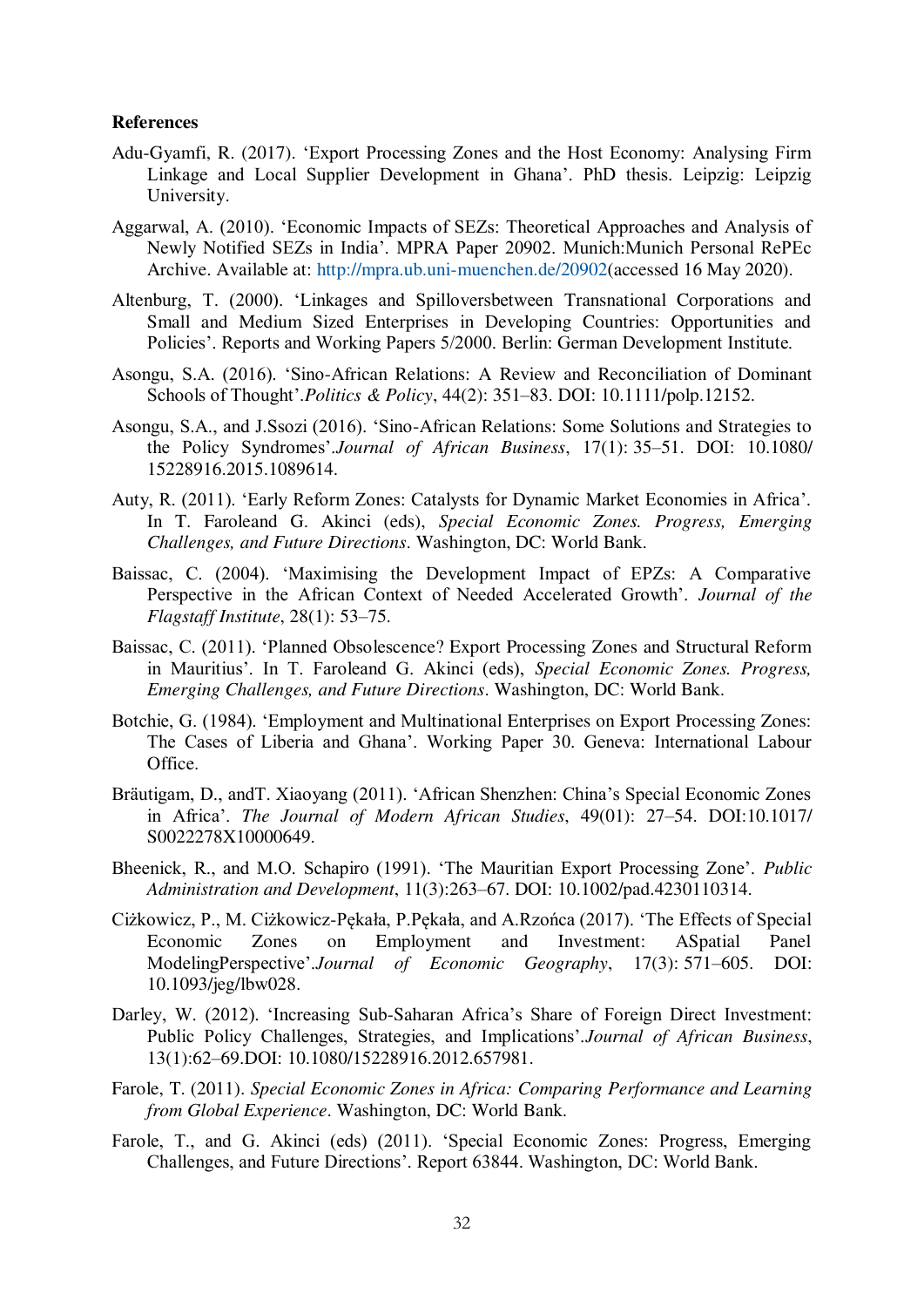- Ge, W. (1993). 'Export-Processing Zones, Multinational Firms, and the Economic System Transformation'. Doctoral dissertation.Philadelphia: University of Pennsylvania.
- Gereffi, G. (2016). 'Global Value Chains and Upgrading: Export Promotion in FTZs(Free Trade Zones)'.*World Free Zone Organization (FZO) Bulletin*, 5.
- Graham, E.M. (2014). 'Do Export Processing Zones Attract FDI and Its Benefits?'*International Economics and Economic Policy*, 1(1): 87–103. DOI: 10.1007/3- 540-29047-8\_16.
- Guruswamy, M., (2018). 'Can Free Zones Advance UN's Sustainable Development Goals?' FDI Intelligence. 11 October. Available at[:https://www.fdiintelligence.com/Locations/Can-free-zones-advance-UN-s-](https://www.fdiintelligence.com/Locations/Can-free-zones-advance-UN-s-Sustainable-Development-Goals)[Sustainable-Development-Goals](https://www.fdiintelligence.com/Locations/Can-free-zones-advance-UN-s-Sustainable-Development-Goals) (accessed 4 July 2019).
- Hamada, K. (1974). 'An Economic Analysis of the Duty-Free Zone'. *Journal of International Economics*, 4(3): 225–41. DOI: 10.1016/0022-1996(74)90044-0.
- ILO (International Labour Organization) (2003). 'Report of the InFocus Initiative on export processing zones (EPZs): Latest trends and policy developments in EPZs'. Geneva: ILO.
- Jayanthakumaran, K. (2003). 'Benefit–Cost Appraisals of Export Processing Zones: A Survey of the Literature'. *Development Policy Review*, 21(1): 51–65. DOI:10.1111/1467-7679.00198.
- Johansson, B., and J.M. Quigley (2003). 'Agglomeration and Networks in Spatial Economies'. *Papers in Regional Science*, 83(1): 165–76. DOI:10.1007/s10110-003- 0181-z.
- Johansson, H., and L. Nilsson (1997). 'Export Processing Zones as Catalysts'. *World Development*, 25(12): 2115–28. DOI: 10.1016/S0305-750X(97)00103-4.
- Kaplinsky, R. (1993). 'Export Processing Zones in the Dominican Republic: Transforming Manufactures into Commodities'. *World Development*, 21(11): 1851–65. DOI:10.1016/0305-750X(93)90087-P.
- Kinunda‐Rutashobya, L. (2003). 'Exploring the Potentialities of Export Processing Free Zones (EPZs) for Economic Development in Africa: Lessons from Mauritius'. *Management Decision*, 41(3): 226–32. DOI :10.1108/00251740310469413.
- Kinyondo, A., Newman,C., and F. Tarp (2016).'The Role and Effectiveness of Special Economic Zones in Tanzania'.WIDER Working Paper 2016/122. Helsinki:UNU-WIDER.
- Kuada, J. (2005). 'Linkages and Upgrading in Ghana's Export Processing Zones'. In J. Kuada (ed.), *Internationalisation and Enterprise Development in Ghana*. London: Adonis & Abbey Publishers.
- Kuada, J., and G. Thomsen (2005). 'Culture, Learning, and the Internationalisation of Ghanaian Firms'. In J. Kuada (ed.), *Internationalisation and Enterprise Development in Ghana*. London: Adonis & Abbey Publishers.
- Madani, D. (1999). 'A Review of the Role and Impact of Export Processing Zones'. Policy Research Working Paper 2238. Washington, DC: World Bank.
- Marandu, E.E., and D. Amanze, (2016). 'Developing Sustainable Special Economic Zones in Botswana: A Conceptual Discussion'. A*rchives of Business Research*, 4(6): 101–11. DOI:https://doi.org/10.14738/abr.46.2383.